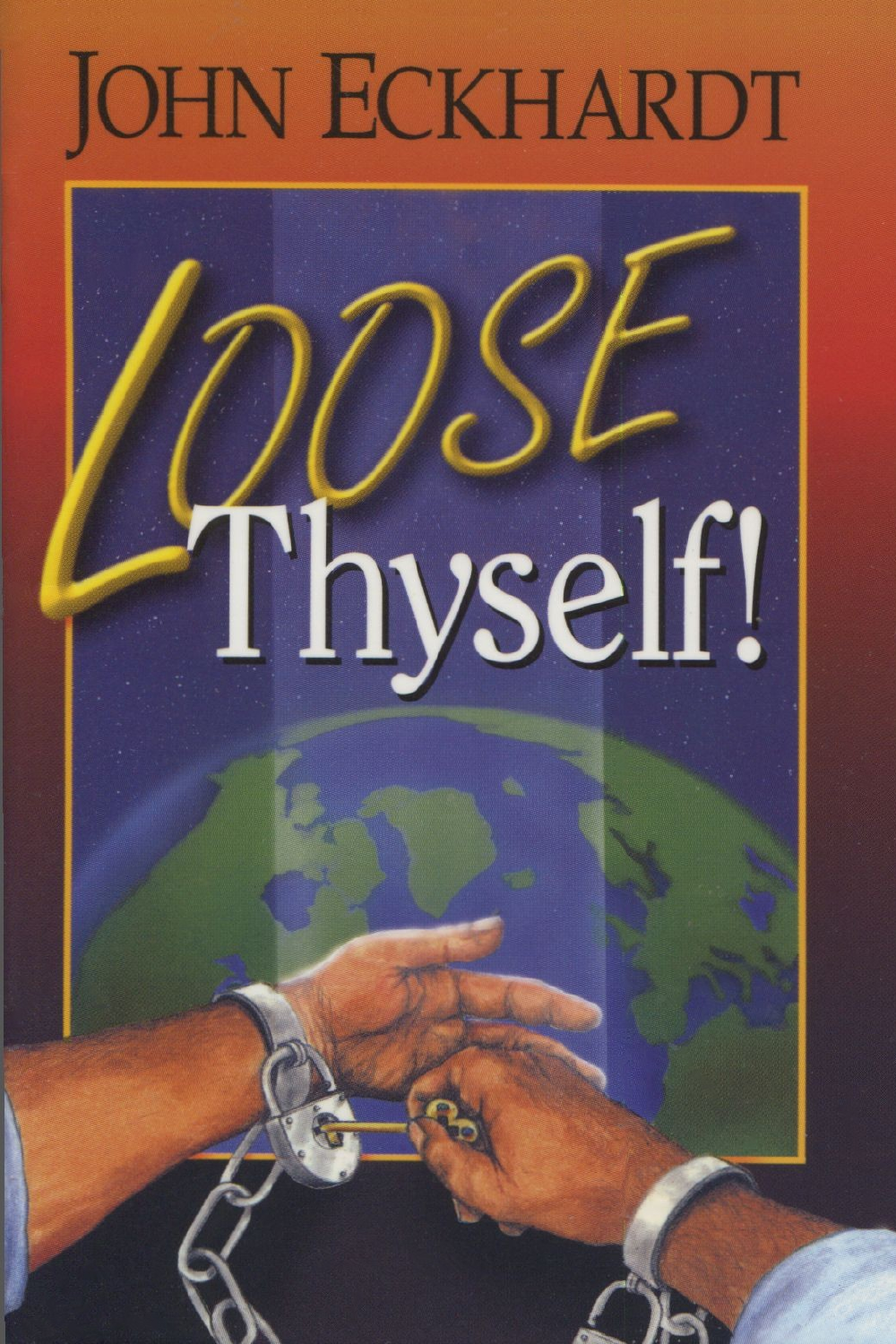# **Loose Thyself!**

*John Eckhardt*

**Crusaders Ministries** Chicago, Illinois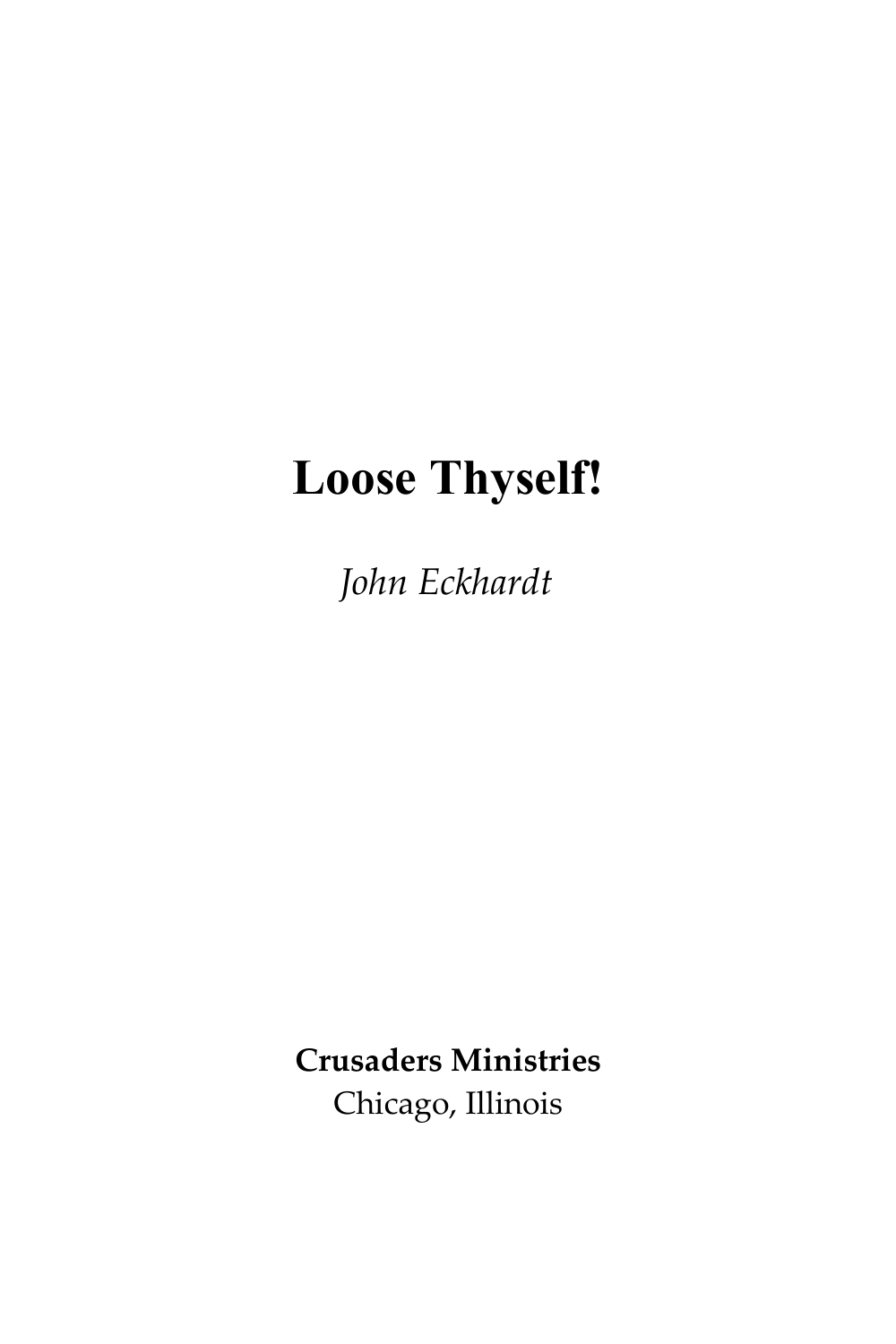Unless otherwise indicated, all scriptural quotations are from the *King James Version* of the Bible.

*Loose Thyself* Published by: Crusaders Ministries P. O. Box 7211 Chicago, IL 60680 ISBN 1-883927-10-2

Copyright © 1997 by John Eckhardt All rights reserved.

Reproduction of text in whole or in part without the express written consent by the author is not permitted and is unlawful according to the 1976 United States Copyright Act.

Edited by: Debra Marshall

Cover design and book production by:

DB & Associates Design & Distribution

P. O. Box 52756, Tulsa, OK 74152

Cover illustration is protected by the 1976 United States Copyright Act.

Copyright © 1997 by DB & Associates Design Group Inc.

Printed in the United States of America.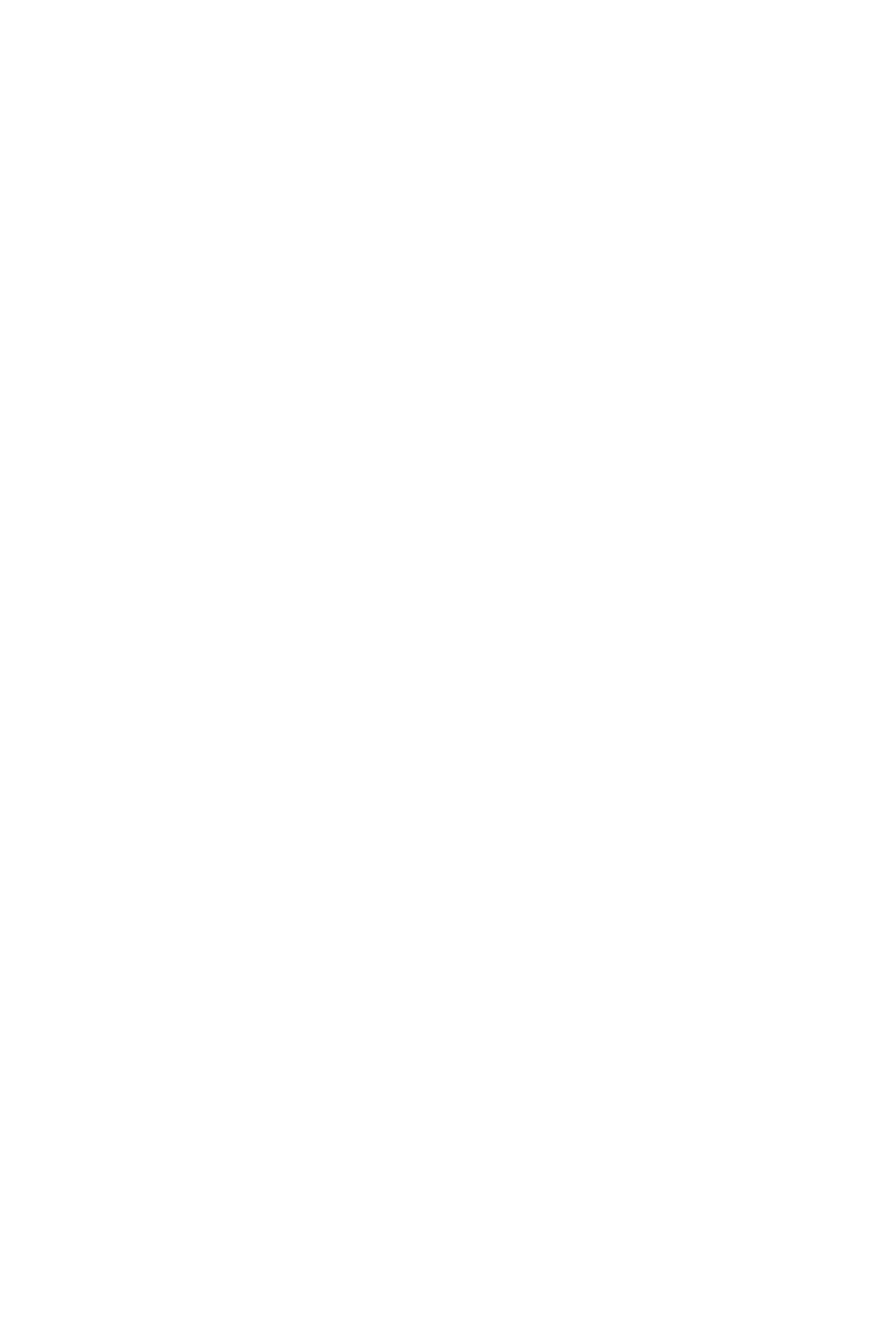# <sup>1</sup>**A Prophetic Word**

**Verily I say unto you, Whatsoever ye shall bind on earth shall be bound in heaven: and whatsoever ye shall LOOSE in earth shall be LOOSED in heaven.**

**Matthew 18:18**

**Shake thyself from the dust; arise, and sit down, O Jerusalem: LOOSE THYSELF from the bands of thy neck, O captive daughter of Zion.**

#### **Isaiah 52:2**

his is a prophetic word to the church that This is a prophetic word to the church that<br>says, "LOOSE THYSELF!" It is a powerful verse that relates to *self-deliverance.* We have been given the power and authority to lose ourselves from all types of bondage.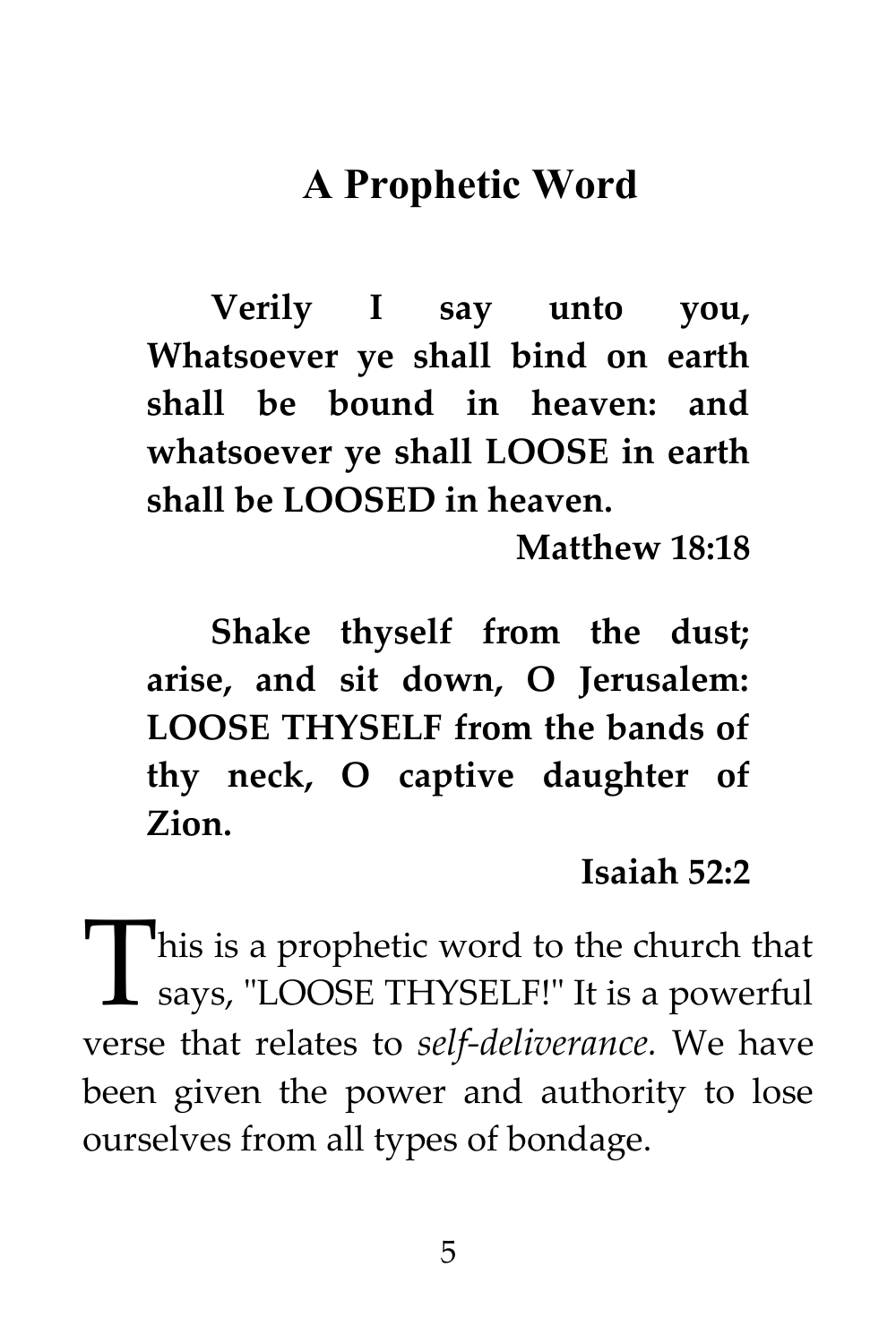Synonyms for the word *loose* include: to disjoin, to divorce, to separate, asunder, sever, unhitch, disconnect, detach, unseat, unbind, unchain, unfetter, unloose, free, release, liberate, break up, break in pieces, smash, shatter, splinter, demolish, cleave, force apart. It also means to forgive or pardon.

"Zion" is a prophetic word and symbol for the church. Isaiah prophesied that Zion would be a "captive daughter." This is so true of the condition of the Church today. Even though many are saved and have received the promise of the Spirit, there are still many bondages that remain in the lives of believers.

# **Self-Deliverance**

The question is often asked of me, "Can a person deliver himself of demons?"

My answer is "Yes." It is also my conviction that a person cannot really keep himself free of demons until he is walking in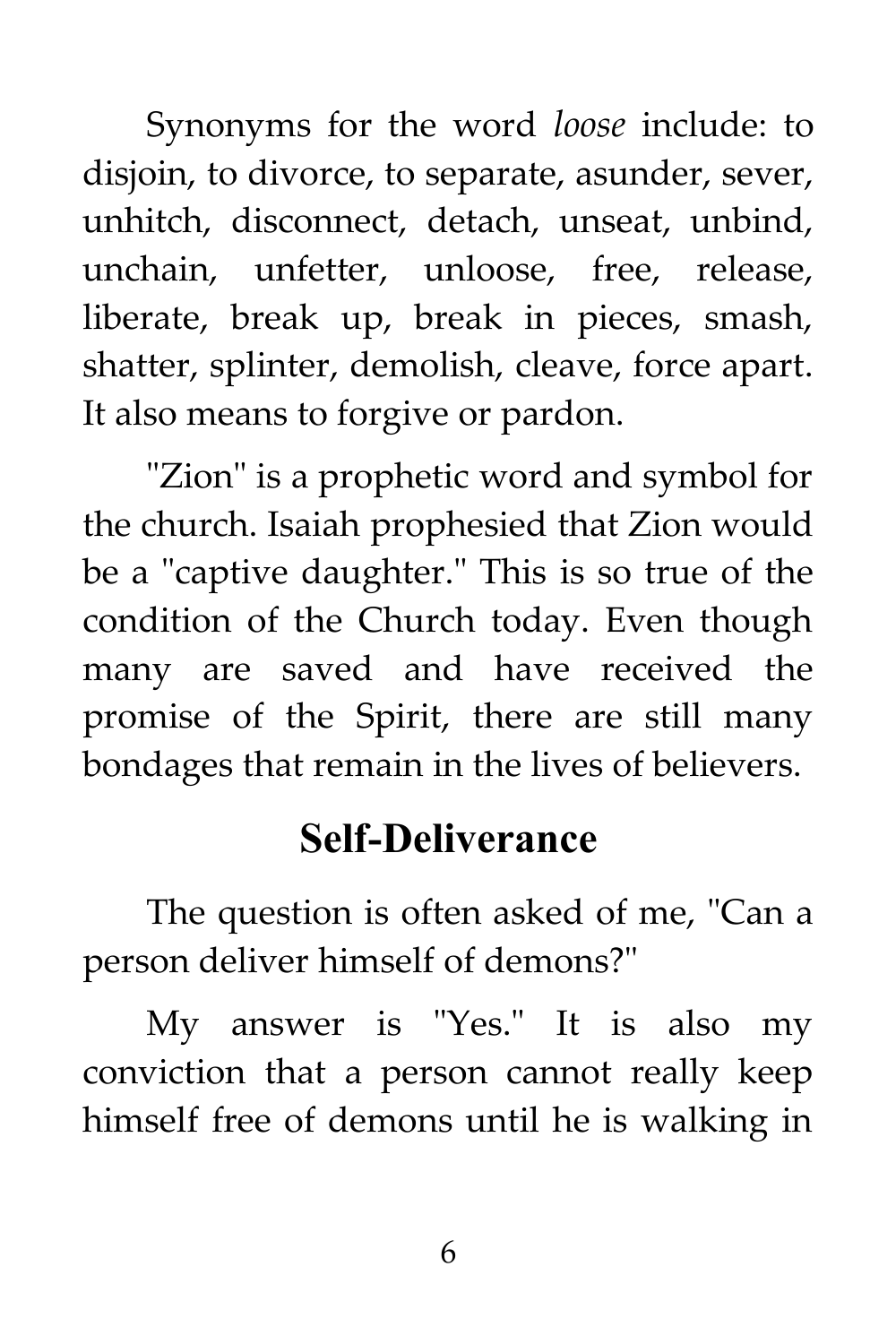this dimension of deliverance.

*How is it that a person can deliver himself?* As a believer (and that is our assumption), a person has the same authority as the believer who is ministering deliverance to another. He has the authority in the name of Jesus, and Jesus plainly promised them that believe: *"In my name shall they cast out devils."* (Mark 16:17).

Usually a person needs only to learn how to go about self-deliverance. After a person has experienced an initial deliverance at the hands of an experienced minister, he can begin to practice self-deliverance. (See Frank Hammond's Pigs In The Parlor, page 57).

The good news is that we have been given a prophetic promise and a command to *loose ourselves.* Jesus told his disciples that "whatsoever" we *loosed* on earth is *loosed* in heaven.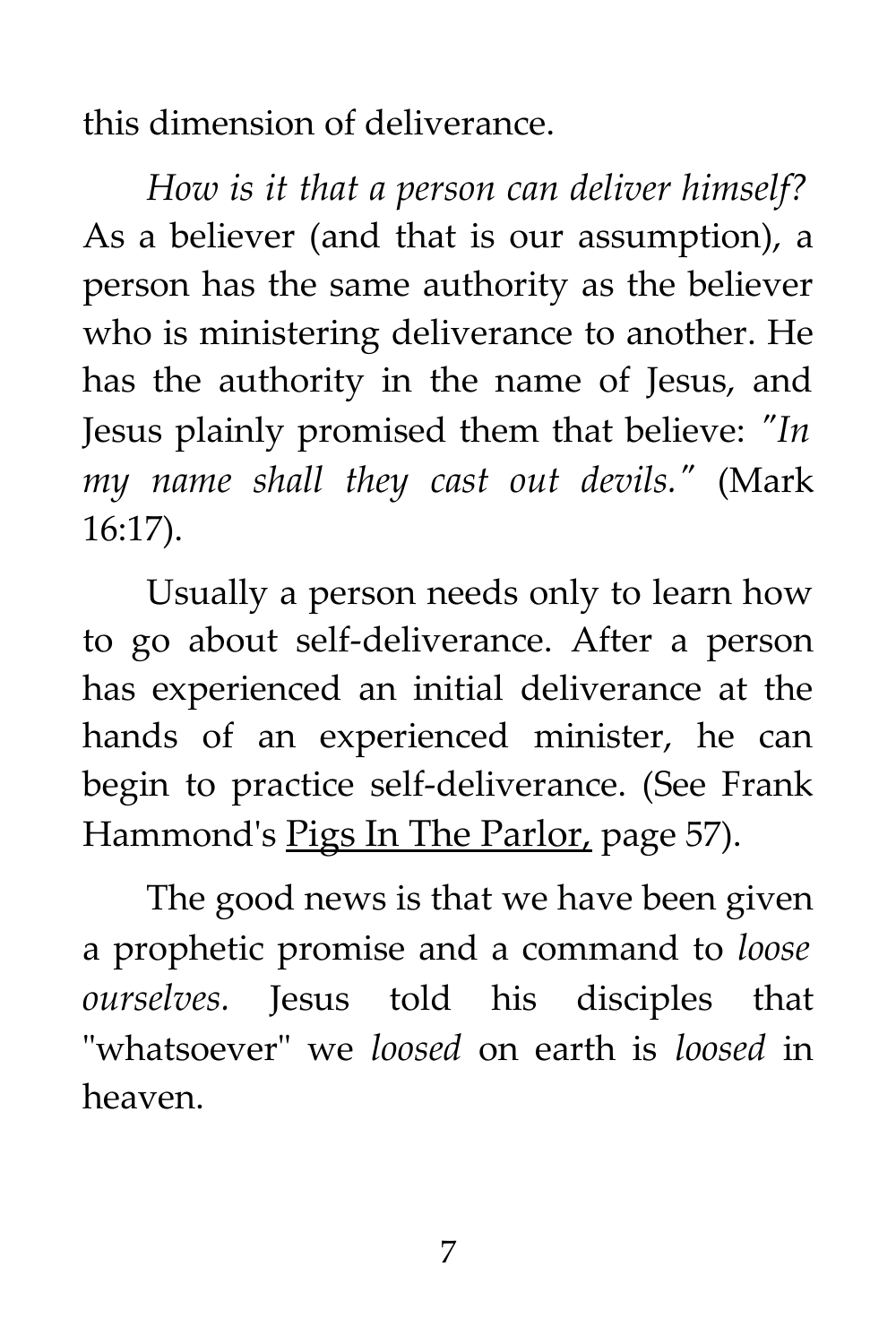In the ensuing pages, we will examine the "whatsoever". In other words, *whatsoever* is binding, harassing or operating in your life, contrary to the will of God, can be loosed from your life because you have been given the authority to do so.

The range of things that can bind a believer is almost limitless. There are many bondages we can categorize that need to be exposed and broken in the lives of all believers. Once you identify the enemy, you can then proceed to free yourself from his clutches.

# **Loose Thyself From the Past**

I have ministered to many believers who are still bound and tied to their past. The *past* can be a chain that keeps you from enjoying the present and being successful in the future.

While ministering deliverance to a young man, a strong spirit manifested who boasted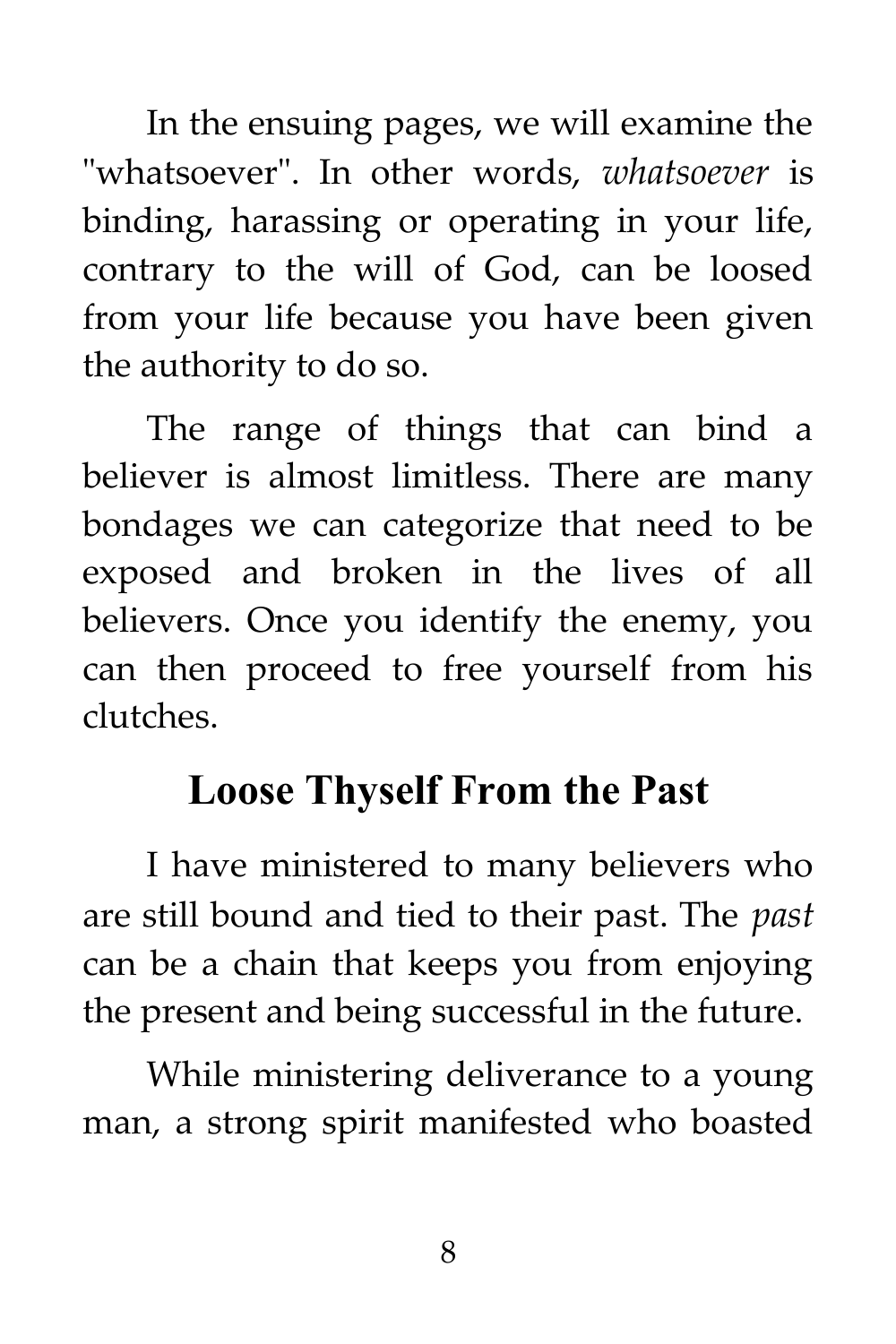that he would not depart. I commanded the spirit to identify himself, and he replied that his name was "Past."

The spirit proceeded to explain that it was his job to keep the young man bound to his past so that he could not be successful in his Christian walk. The young man had been through a divorce, and his past continued to haunt him.

This encounter helped to give me a revelation of the fact that there are numerous spirits assigned to people to keep them bound to the past that have left scars and wounds that have not completely healed. Many of these wounds have been infected and have become the dwelling places of unclean spirits.

People not only need to be loosed from demons but also from other people. Ungodly soul ties are avenues through which spirits of control and manipulation utilize when working upon their unwary victims.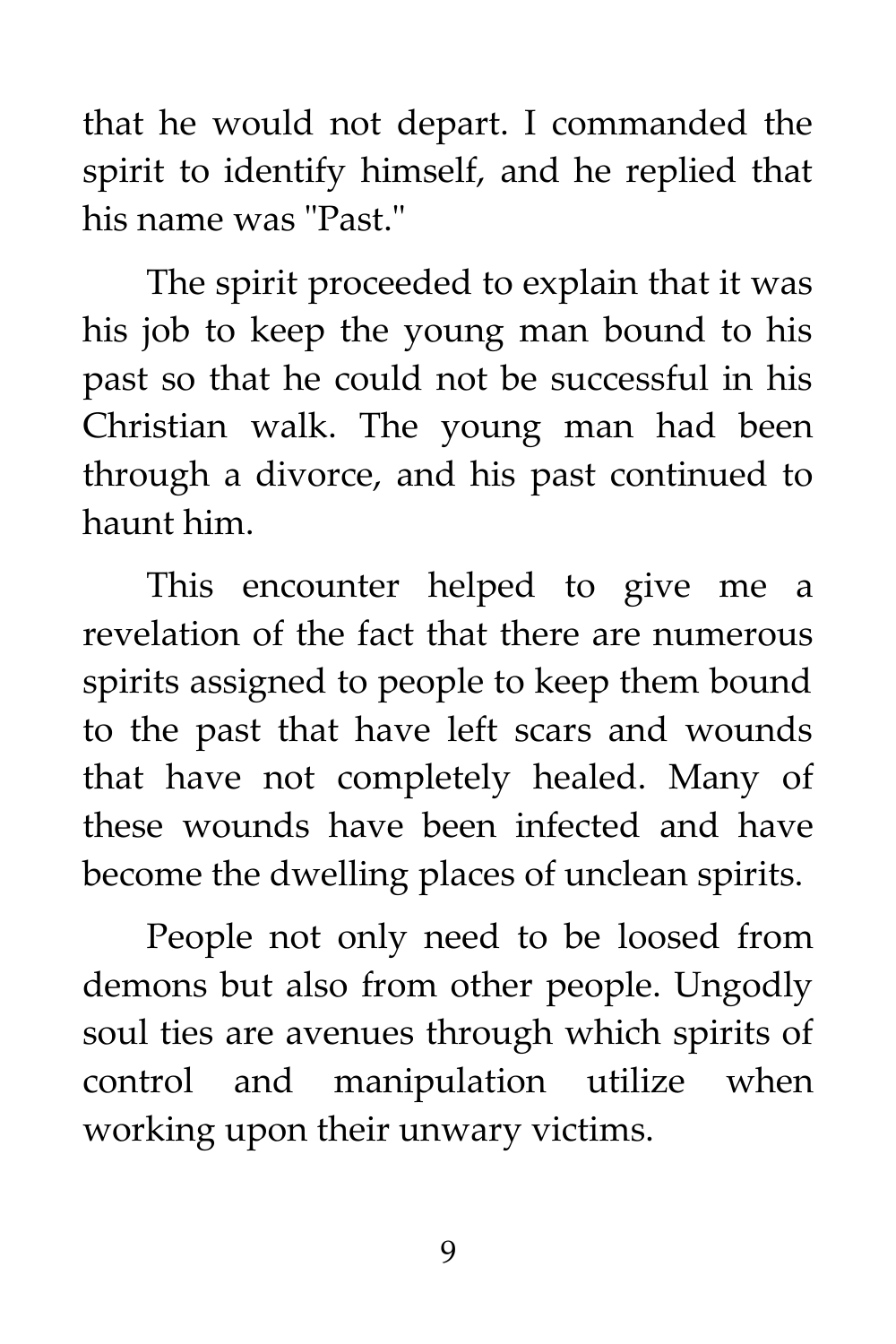Let's look at some of the things that could cause spirits to attach themselves to people who have had traumatic experiences in their past. For the purposes of clarity, we find the word *trauma* defined by Webster as "a disordered psychic or behavioral state resulting from mental or emotional stress or physical injury."

Traumatic experiences can open the door for demons. These can and often include accidents. Mentioned below are two such traumatic experiences which greatly affect the lives of individuals.

## **Rape**

**They have raped the woman in Zion, the virgins in the town of Judah.**

# **Lamentations 5:11 (Jerusalem translation)**

*Rape* is one of the most traumatic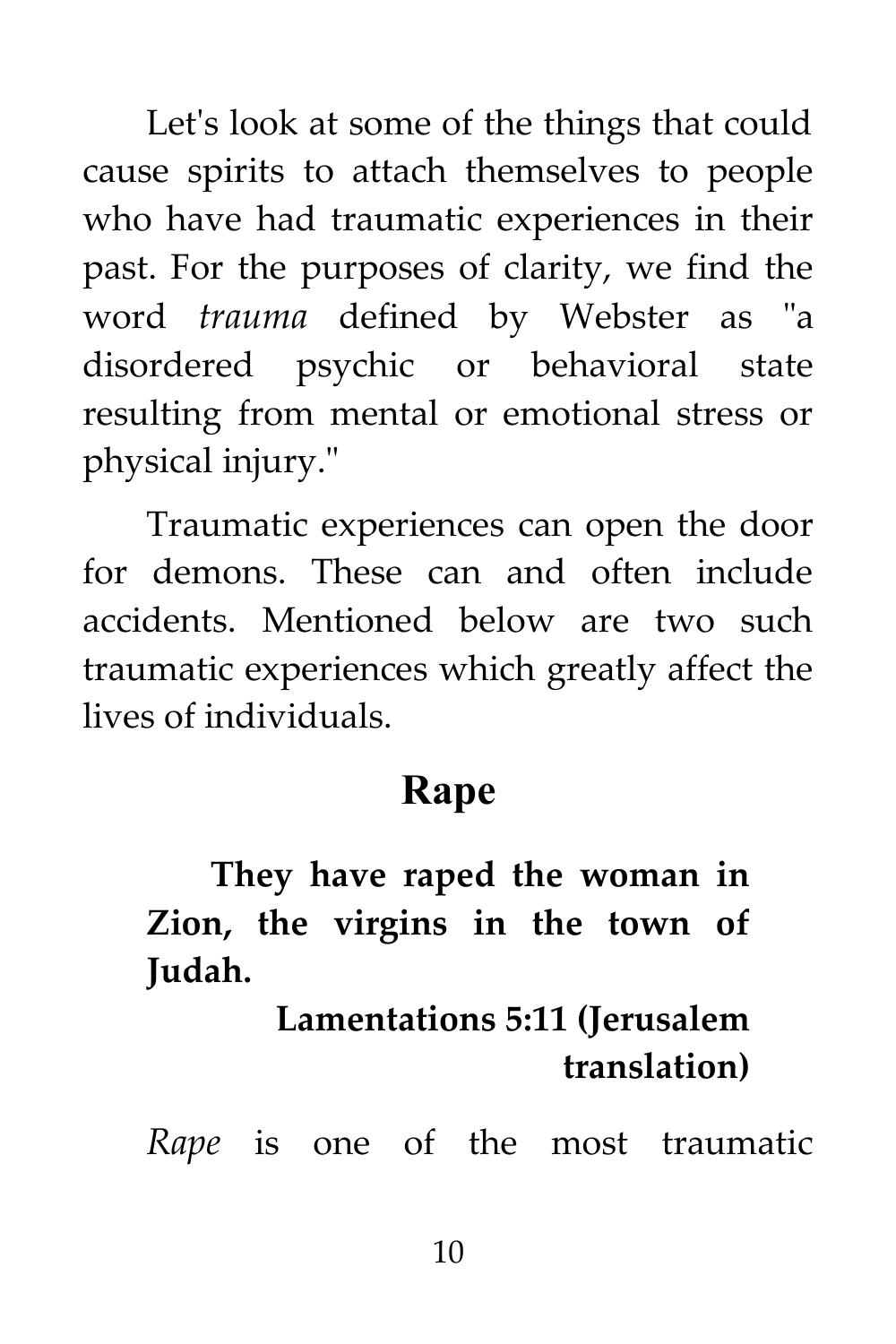experiences a person can have. It is a violation that leaves deep scars in the psyche of the person who was victimized by this ungodly act. The door is opened for a host of evil spirits to enter and operate throughout the life of the victim.

Spirits of hurt, distrust, lust, perversion, anger, hatred, rage, bitterness, shame, guilt and fear can enter and torment the person for the rest of their life if not discerned and cast out. Rape can also be a curse, and there is often a history of this sin in the bloodline.

Rape has always been in the history of oppressed people. It was (and is) common for victors to rape the women of the vanquished. It is one of the most shameful and humiliating acts that can be perpetrated upon an oppressed people.

Often victims of rape carry sexual blockages into marriage including spirits of frigidity, bound and blocked emotions, hatred

11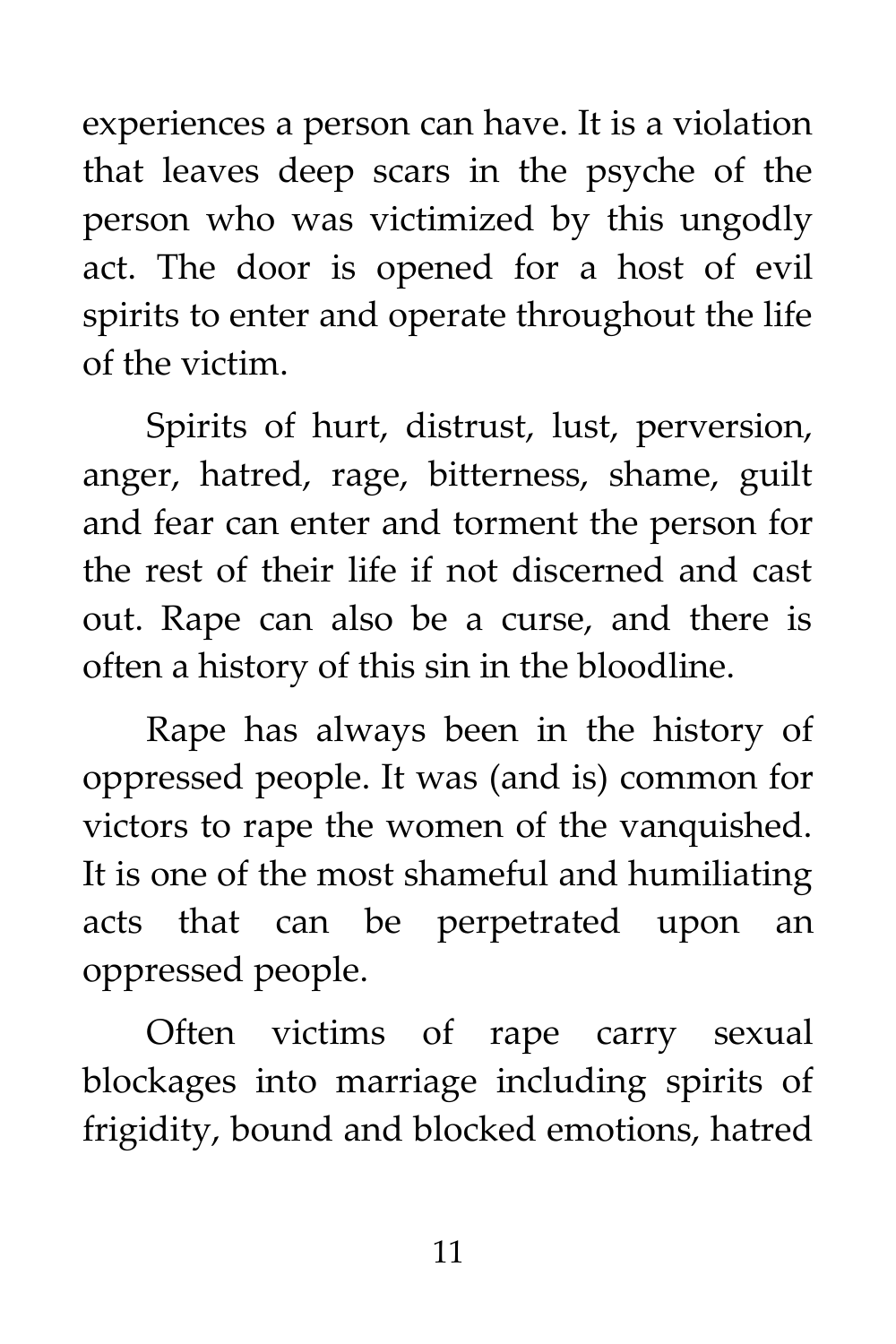of men, and fear of sexual intercourse. Individuals can grow up with deep roots of bitterness that poison the system, opening the door for spirits of sickness and infirmity, including cancer.

# **Incest**

Another common sexual violation is the sin of *incest.* Incest can also result from a curse and there can be a history of this sin in the bloodline. It is an act that causes much shame and guilt. It opens the door for all kinds of curses including insanity death, destruction, confusion, perversion, and sickness. Often the victim blames himself for this act even though it may have been the result of a seducing spirit.

# **Loose Thyself from Ungodly Soul Ties**

**Cursed be their anger, for it was fierce; and their wrath, for it was cruel: I will divide them in Jacob,**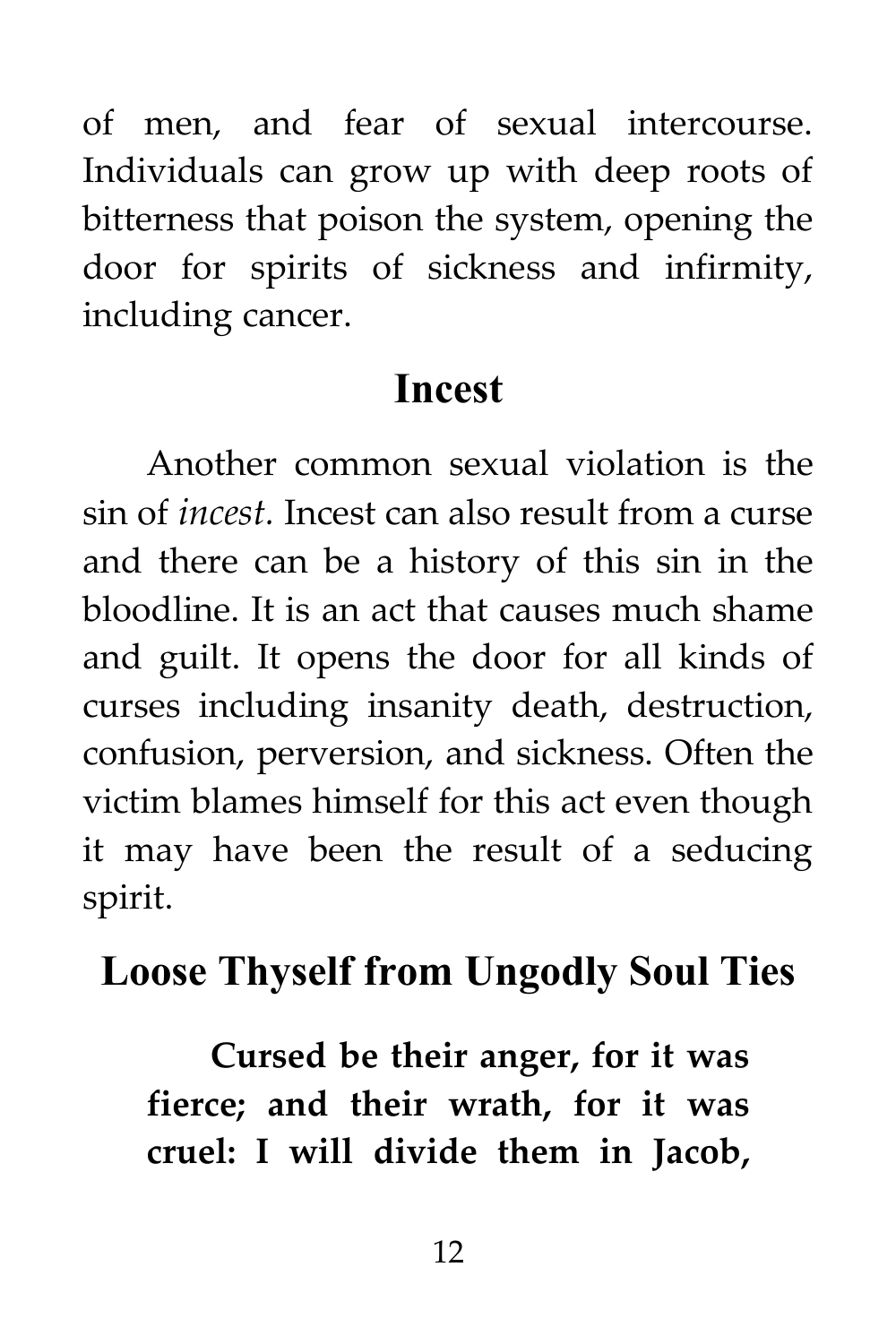#### **and scatter them in Israel.**

#### **Genesis 49:7**

The Lord separated Simeon and Levi because they exerted a bad influence upon one another. A *soul tie* is a bond between two individuals; the souls (minds, wills, emotions) of individuals knit or joined together. Ungodly soul ties can be formed through fornication (Genesis 34:1-3), and witchcraft (Galatians 3:1,4:17).

As mentioned earlier, people not only need to be loosed from demons but also from other people.

*Father, in Jesus' name, I loose myself from all relationships that are not ordained of God. All relationships that are not of the Spirit but of the flesh. All relationships based on control, domination or manipulation. All relationships based on lust and deception. Amen.*

Ungodly soul ties are avenues through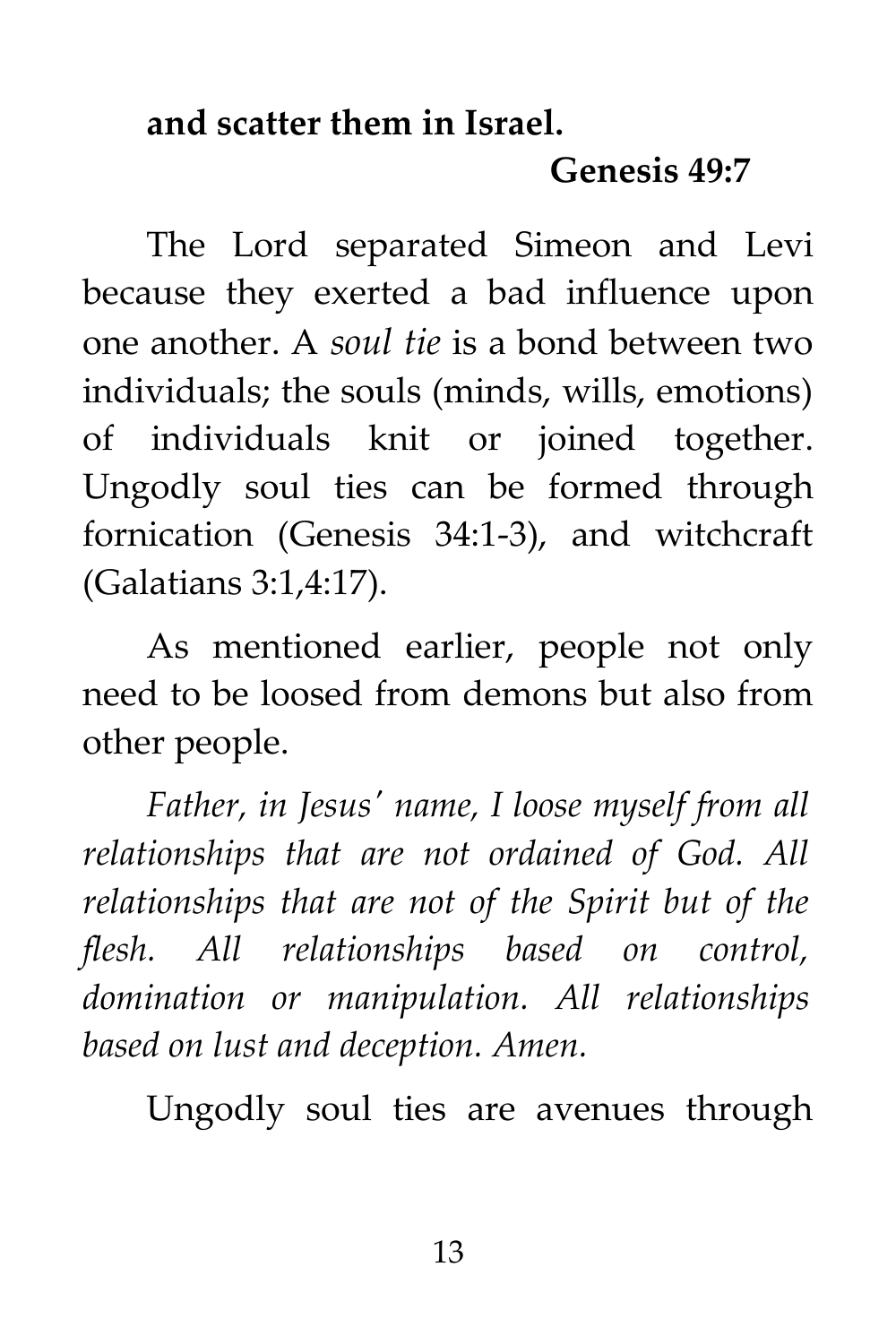which spirits of control, domination, witchcraft and manipulation operate. If you are linked with the wrong people you will be in bondage, often unknowingly.

It is never the will of God for one individual to control another. True freedom is being delivered from any controlling power that hinders you from fulfilling the will of God. Often those under control are unaware that they are being controlled. This is why many times the control is so difficult to break.

An ungodly soul tie will result in the presence of an evil influence in your life. While good soul ties *help* you in your walk with God, ungodly soul ties *hinder* you in your walk with the Lord.

Ungodly soul ties in the Bible include: 1) Ahab and Jezebel (1 Kings 18); 2) Solomon and his wives. They turned his heart away from the Lord. (1 Kings 11:1-4); and 3) Levi and Simeon (Genesis 49:5-7).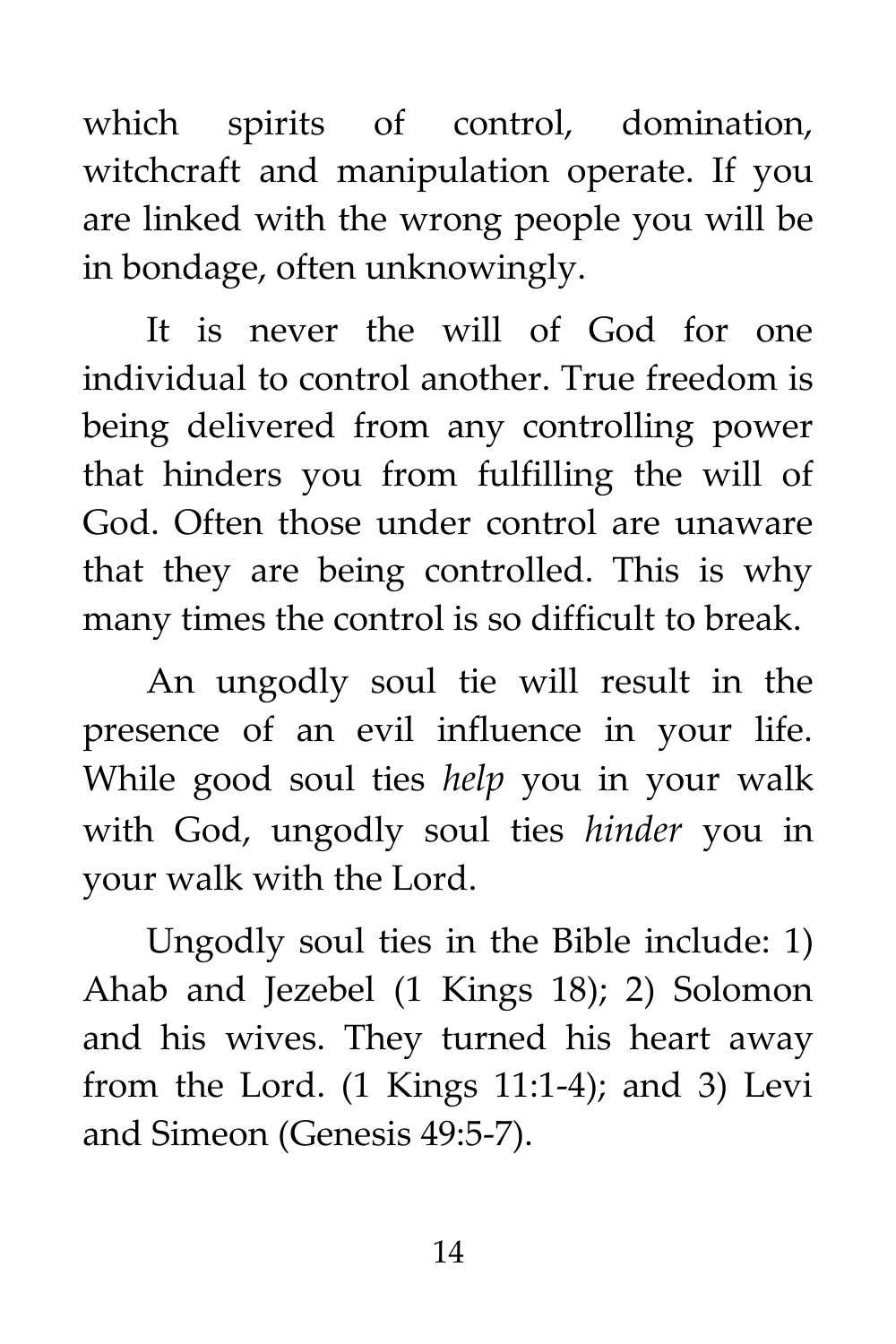#### **Loose Your Memory**

# **Forgetting those things which are behind...**

#### **Philippians 3:13**

There is an evil spirit named *memory recall* which can cause a person to have flashbacks of past experiences. This keeps a person in bondage to traumatic experiences of the past.

This spirit causes a person to remember experiences of hurt, pain and rejection. Although there may be experiences in your life you will never completely forget, you should not be in bondage to the past through your memory.

The enemy should not be able to trigger things in your memory that hinder you in your present or future life. This is why your memory needs to be *loosed* from bad experiences of hurt and trauma.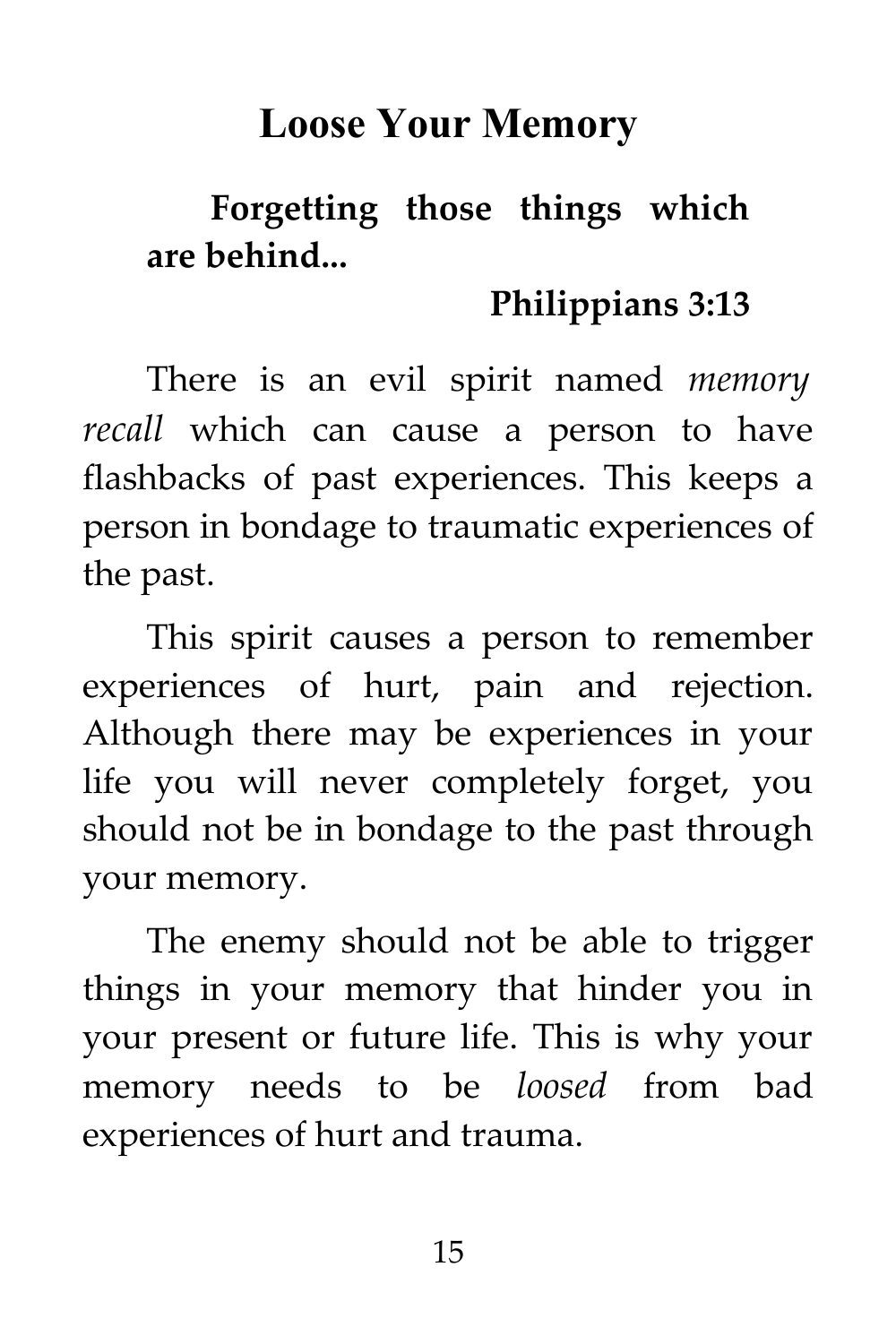*Father, in Jesus' name, I loose myself from the effects of all bad memories, painful memories and memories of the past that would hinder me in the present or future. Amen.*

# **Loose Thyself from Unforgiveness and Bitterness**

Unforgiveness opens the door for tormenting spirits (Matthew 18). Bitterness opens the door for spirits of infirmity including arthritis and cancer. It is symbolized by *gall* and *wormwood.*

Unforgiveness is the result of being hurt, rejected, abandoned, disappointed, abused, raped, molested, taken advantage of, lied on, cheated, talked about, etc.

*Father, in Jesus' name, I loose myself from all occult involvement, all sorcery, divination, witchcraft, psychic inheritance, rebellion, all confusion, sickness, death and destruction as a result of occult involvement. Amen.*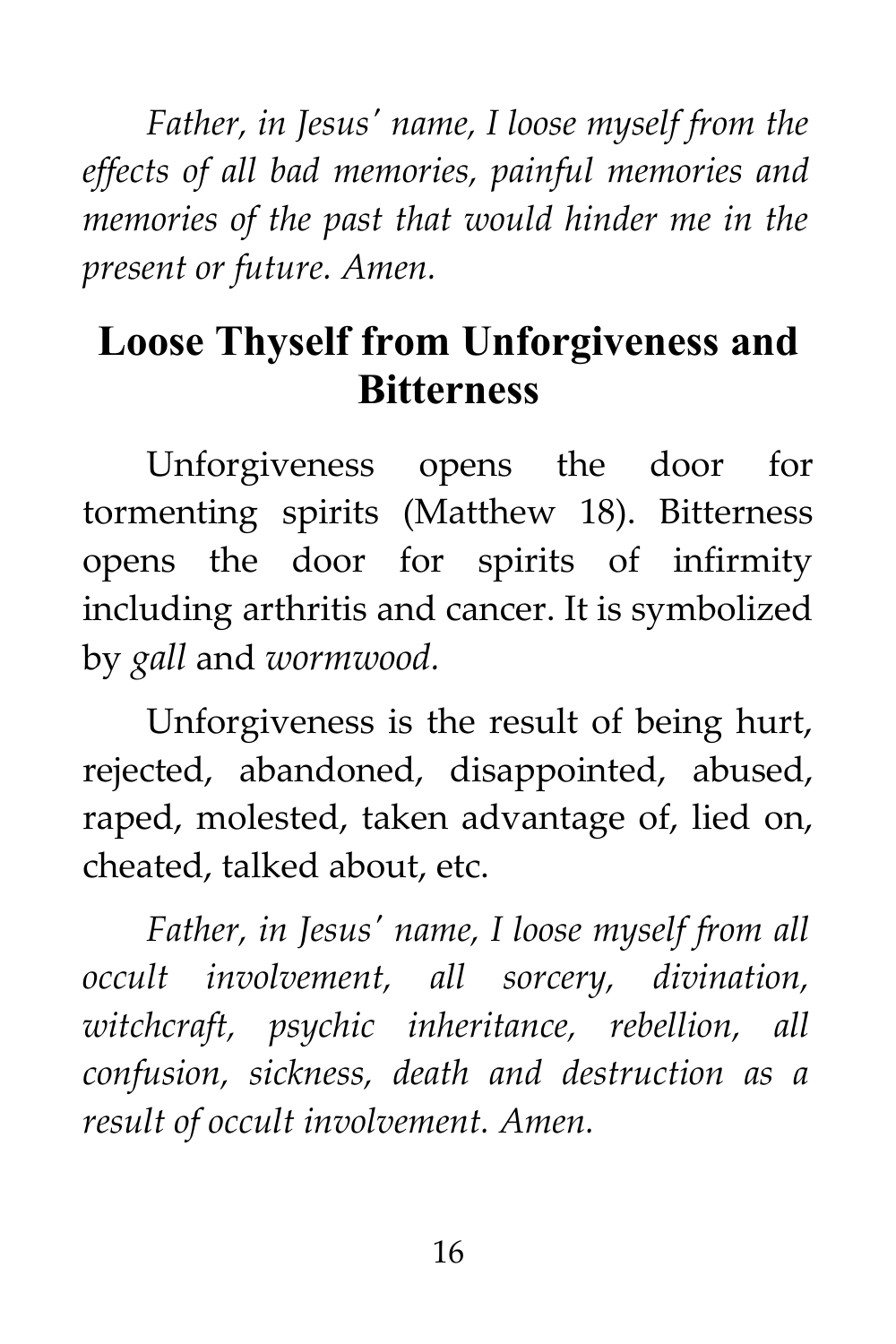## **Loose Your Emotions**

Are you loosed in your emotions? The *emotions* are a part of the soul along with the will and the mind. There are many people bound and blocked in their emotions. Spirits of hurt, rejection, anger, broken heart, grief, sadness, hatred, bitterness and rage can occupy the emotions causing emotional pain.

Your emotions were created by God to express joy and sorrow. Both should be natural responses to different situations. The enemy, however, comes in to cause extremes in the emotional realm and even blockage whereby a person is unable to express the proper emotions.

Emotional pain and bondage can come as a result of traumatic experiences of the past including rape, incest, abuse, death of a loved one, war, tragedies, rejection, abandonment, accidents, etc.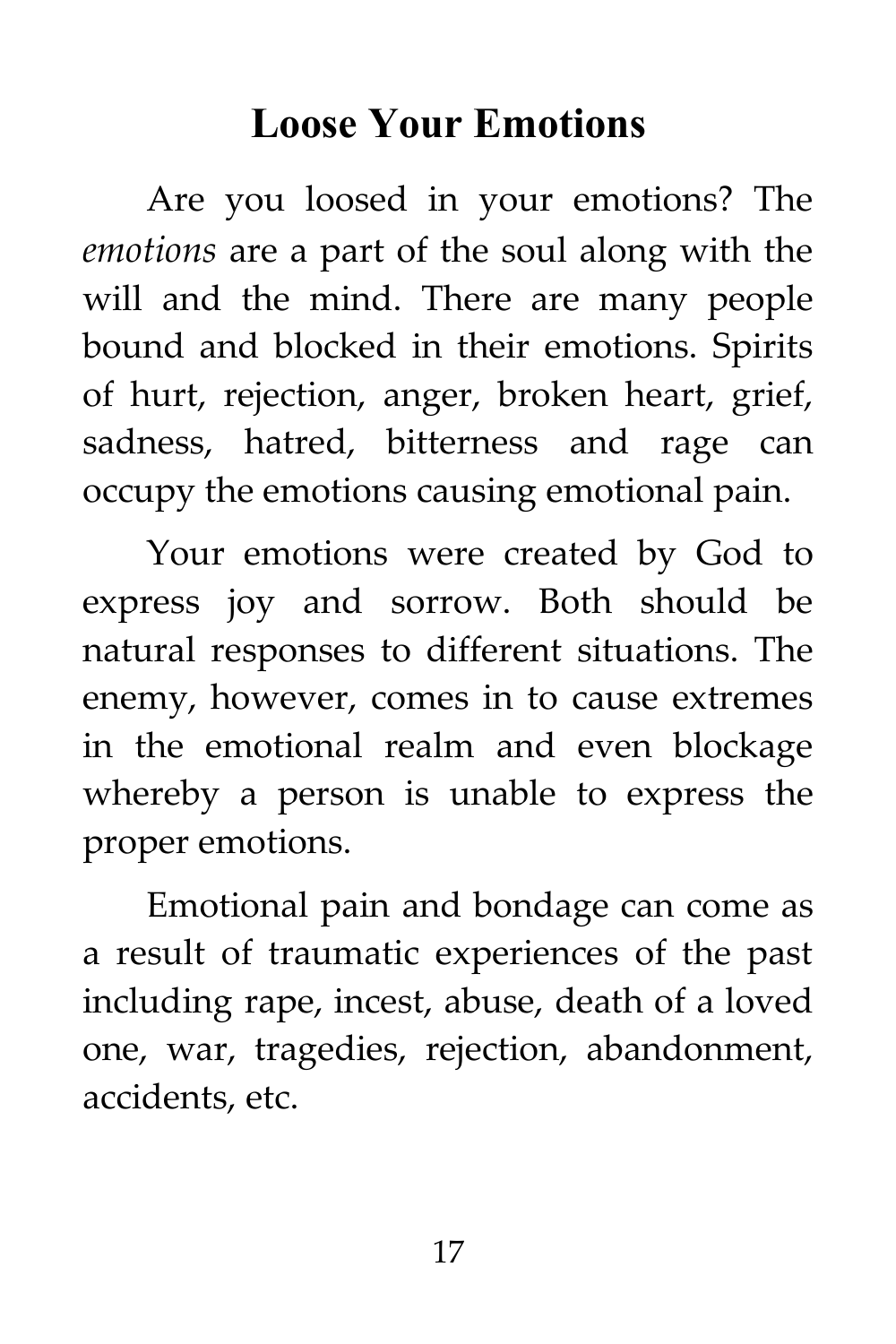*In the name of the Lord Jesus Christ, by the authority given to me to bind and loose, I loose my emotions from every evil spirit that has come in as a result of experiences of the past. I loose myself from all hurt, deep hurt, pain, sadness, grief, anger, hatred, rage, bitterness, fear, and bound and blocked emotions. I command these spirits to come out, and I decree freedom to my emotions in the name of the Lord Jesus Christ. Amen.*

# **Loose Thyself From Occult Bondage**

The word *occult* means "hidden." Involvement in the occult opens the door for many demons including spirits of depression, suicide, death, destruction, sickness, mental illness, addiction, lust, etc. Occultic practices include:

—Ouija Board

—Drugs (fr. Greek word *pharmakeia* sorcery)

—Horoscopes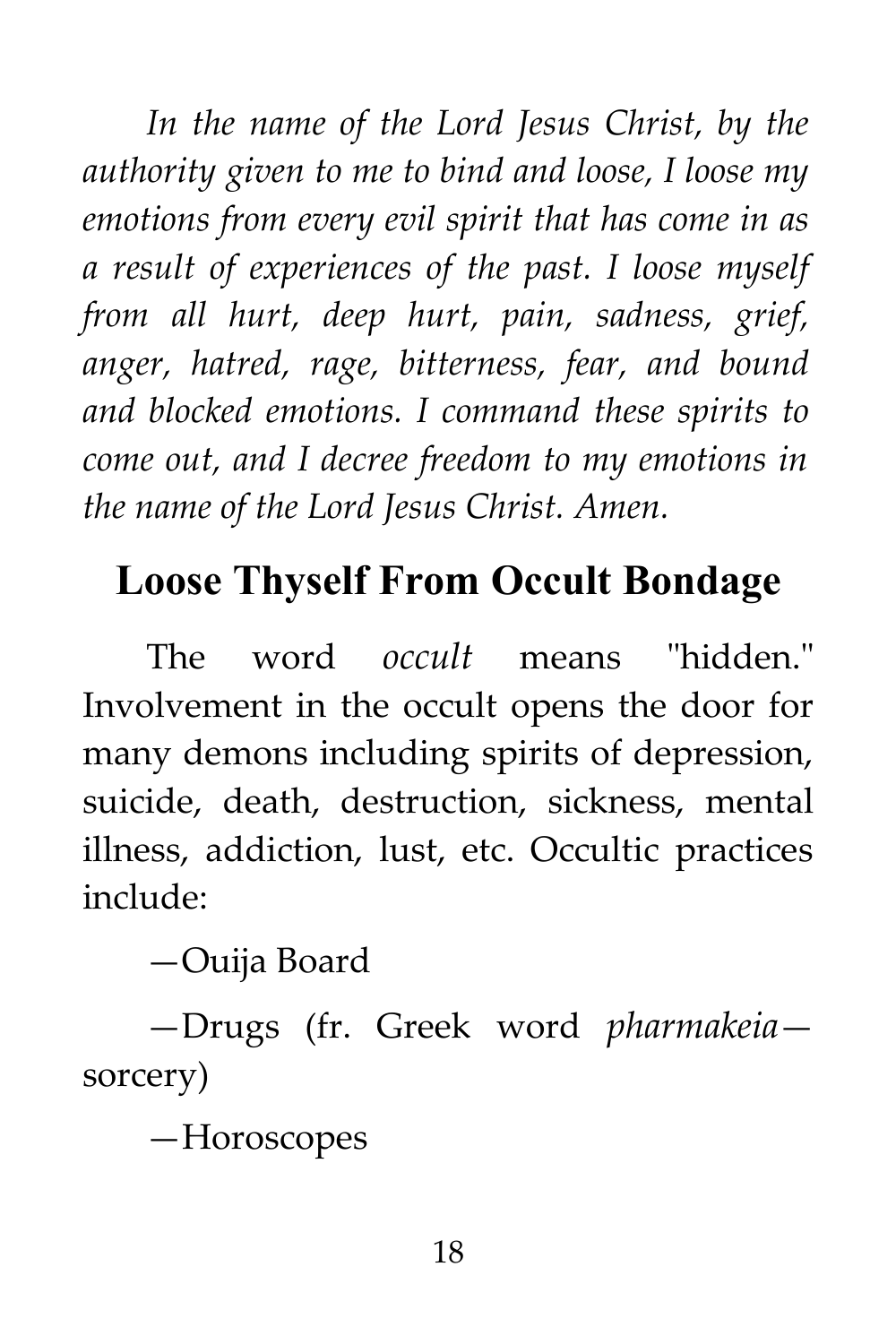—Black magic

 $-ESP$ 

—Palm reading

—Tea leaf reading

—White Magic

—Psychic

—Readers & Advisers

*Father, in Jesus' name, I loose myself from all occult involvement, all sorcery, divination, witchcraft, psychic inheritance, rebellion, all confusion, sickness, death and destruction as a result of occult involvement. Amen.*

# **Loose Your Mind**

## **For as he thinketh in his heart so is he.**

#### **Proverbs 23:7**

You are the way you think. The mind has always been a favorite target of the enemy. If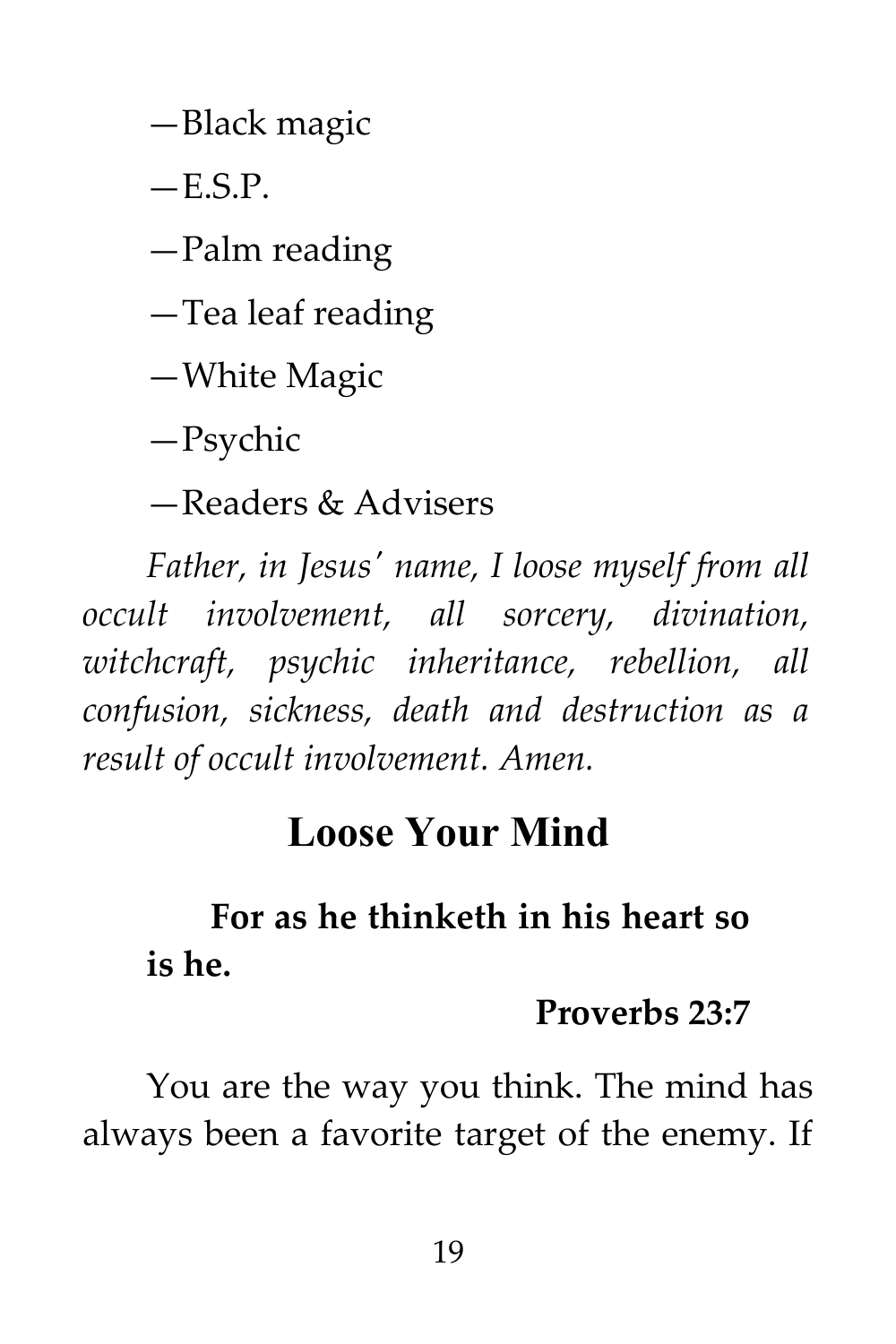the devil can control your mind, he can control your life. Spirits that attack the mind include, mind control, confusion, mental breakdown, mind binding and mind blinding spirits, insanity, madness, mania, fantasy, evil thinking, migraine, mental pain and negative thinking. They are all what I call "stinking thinking."

The good news is that you can *loose yourself* (including your mind) from all evil influences that operate through your mind.

Mind control is a common spirit that has been identified by the name "Octopus". Mind control spirits can resemble an octopus or squid with tentacles that grasp and control the mind. Deliverance from mind control releases a person from mental pressure, mental pain, confusion and mental torment.

Mind control spirits can enter through listening to ungodly music, reading occult books, pornography, false teaching, false

20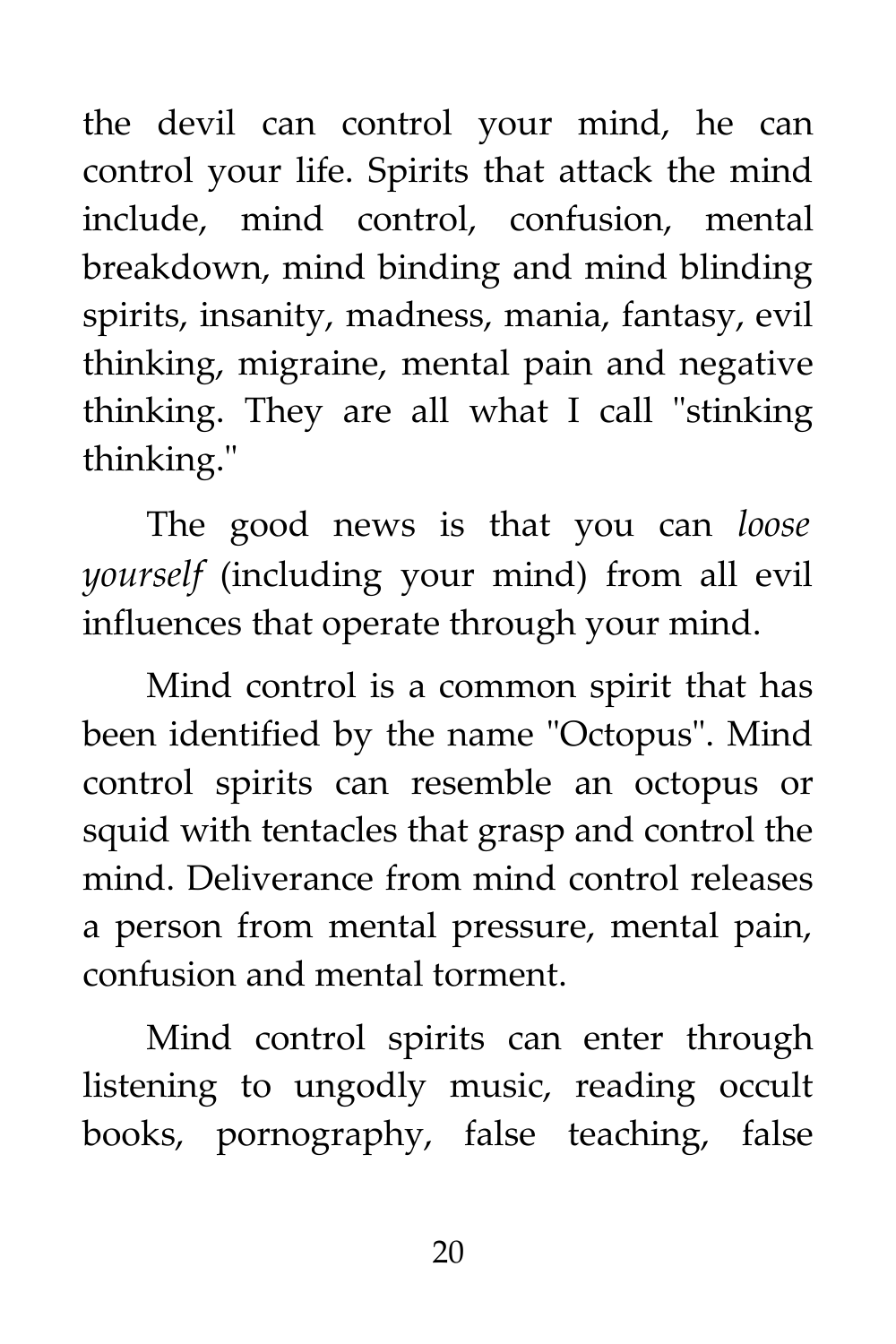religions, drugs and passivity.

*In Jesus' name, I loose my mind from all spirits of mind control, confusion, mental bondage, insanity, madness, fantasy, passivity, intellectualism, knowledge block, ignorance, mind binding, lust and evil thinking. Amen.*

## **Loose Your Will**

#### **Not my will, but thine, be done. Luke 22:42**

One of the greatest gifts given to man is that of a *free will.* The freedom to choose and to decide is given to everyone.

The Lord does not force us to obey Him. He gives us the choice to humble ourselves and submit our will to His will.

The devil, on the other hand, attempts to dominate and control our will for his evil purposes. When you find yourself unable to submit your will to the will of God, it is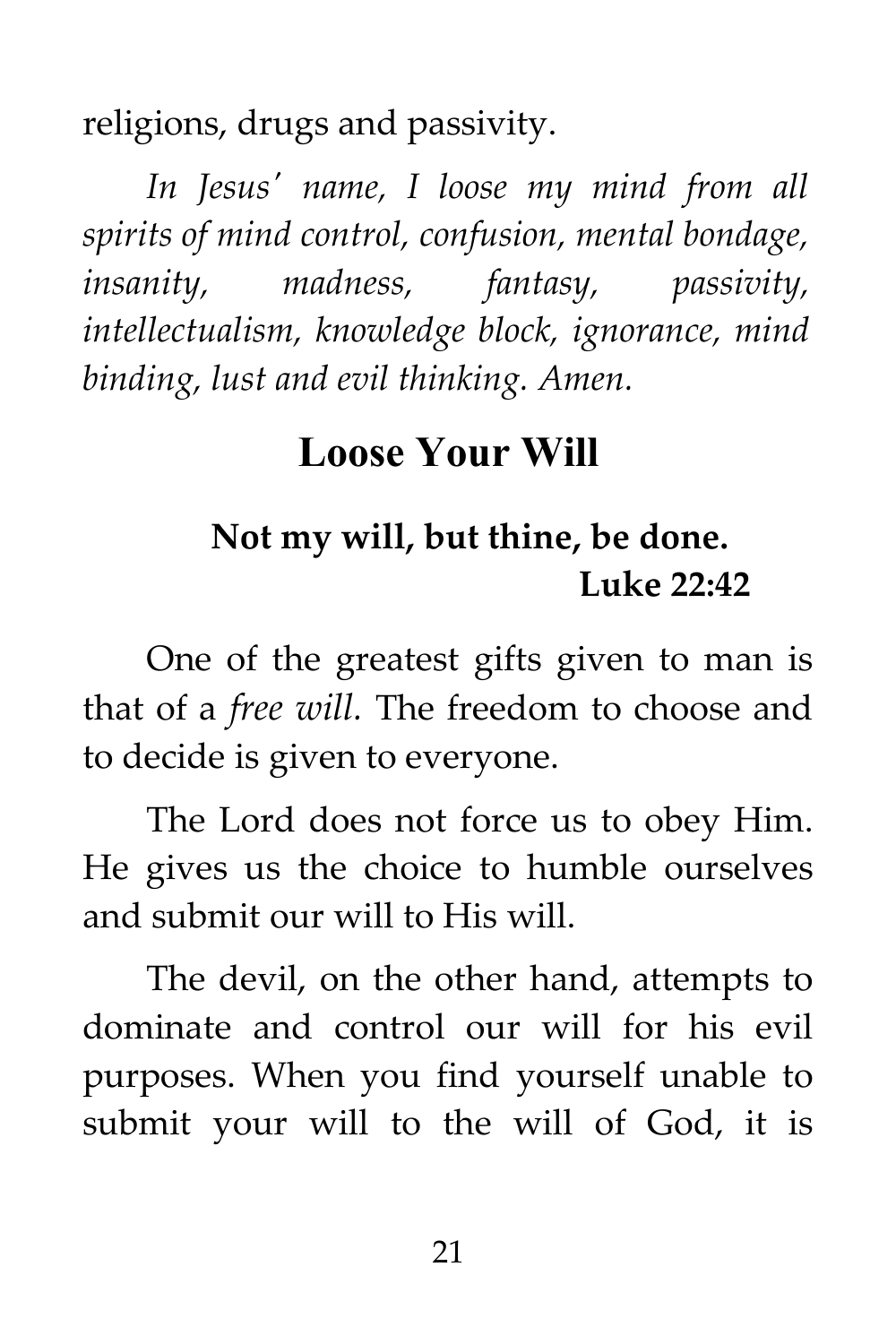because your will is being controlled by the powers of darkness.

Your will needs to be *loosed* to follow the will of the Lord. Spirits that invade and control the will include stubbornness, selfwill, anti-submissiveness, rebellion, pride, disobedience, lust and witchcraft.

*Father, in Jesus' name, I loose my will from all control, domination and manipulation from Satan, his demons, and other people. I loose my will from all lust, rebellion, stubbornness, pride, self-will, selfishness and anti-submissiveness spirits that block and hinder my will. I break and loose myself from all chains around my will, and I submit my will to the will of God. Amen.*

# **Loose Your Sexual Character**

**Flee fornication...**

#### **1 Corinthians 6:18**

Lust is a spirit that is pervasive in our day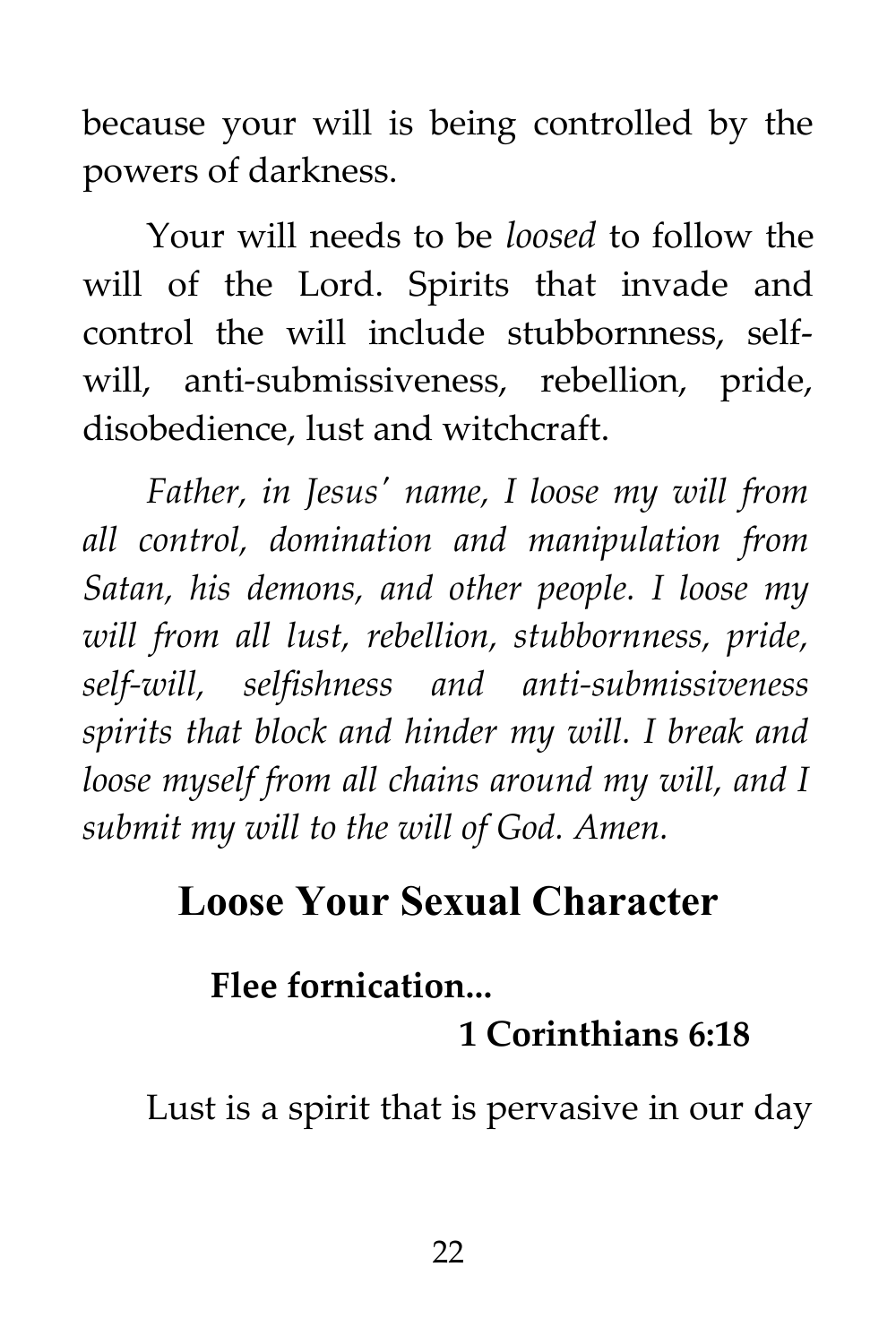and age. Sexual perversion includes incest, homosexuality, lesbianism, masturbation, pornography, fornication and adultery.

The sex drive is one of the strongest appetites in the human body. Satan desires to control and pervert it outside of the marital relationship in which it is blessed. Many believers struggle in this area with the companion spirits of guilt and condemnation.

Spirits of lust and perversion can operate in any part of the physical body including the genitals, hands, eyes, mouth, stomach, etc. Any part of the body given to sexual sin will be invaded and controlled by spirits of lust. (An example would be the eyes in viewing pornography, the hands in acts of masturbation, or the tongue through filthy conversation.)

*In the name of Jesus, I loose all members of my body including my mind, memory, eyes, ears, tongue, hands, feet, and my entire sexual*

23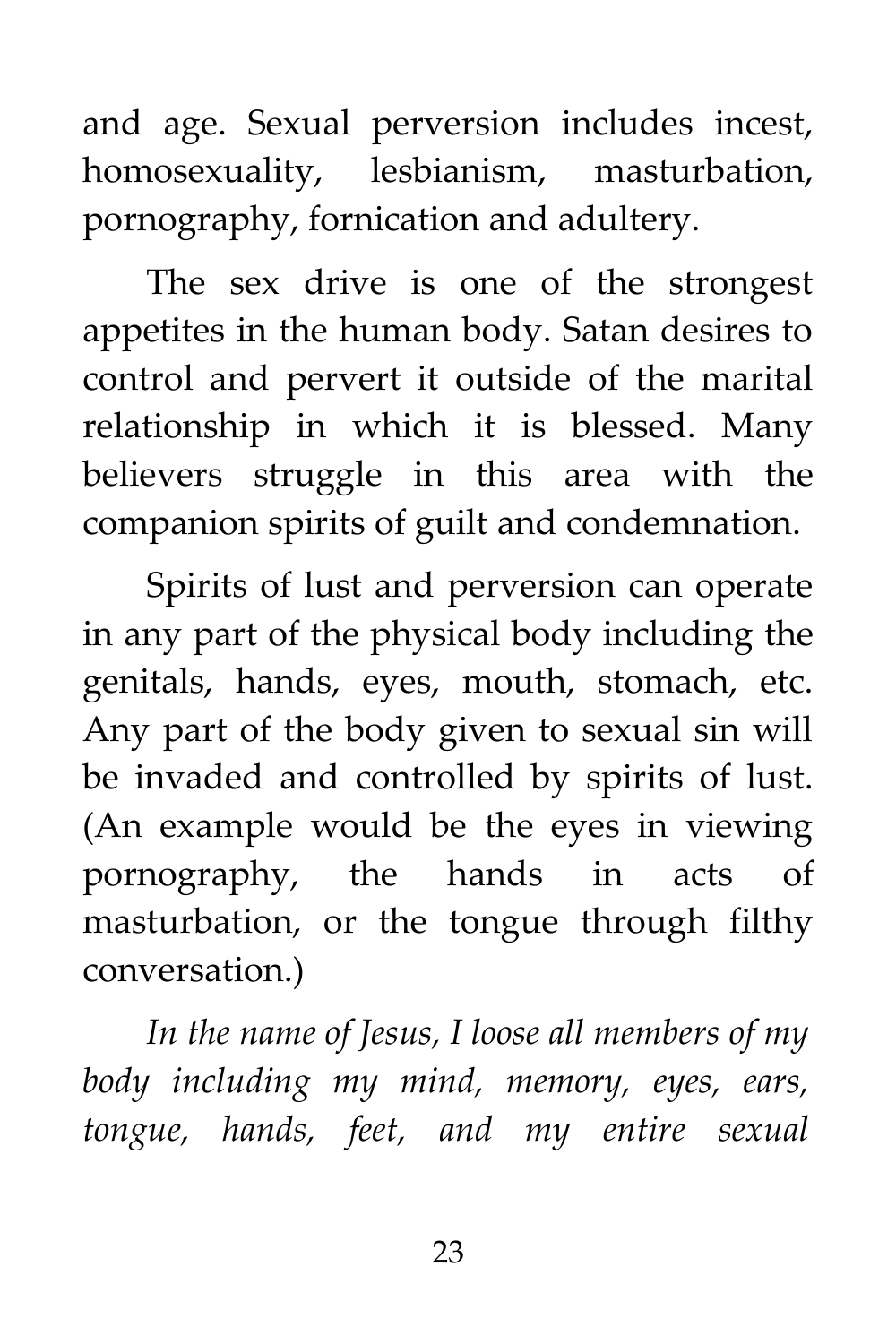*character, from all lust, perversion, sexual impurity, uncleanness, lasciviousness, promiscuity, pornography, fornication, homosexuality, fantasy, filthiness, burning passion, and uncontrollable sex drive. Amen.*

# **Loose Thyself from Evil Inheritance**

Weaknesses and tendencies can be inherited from the sins of the fathers. For example, a person born to alcoholic parents will have a higher chance of becoming an alcoholic.

Sicknesses and diseases can run in the bloodline which is why doctors will often check to see if there is a history of certain sicknesses in the family. Lust, perversion, witchcraft, pride, rebellion, divorce, alcohol, hatred, bitterness, idolatry, poverty, ignorance and sicknesses (including heart disease, cancer, sugar diabetes and high blood pressure).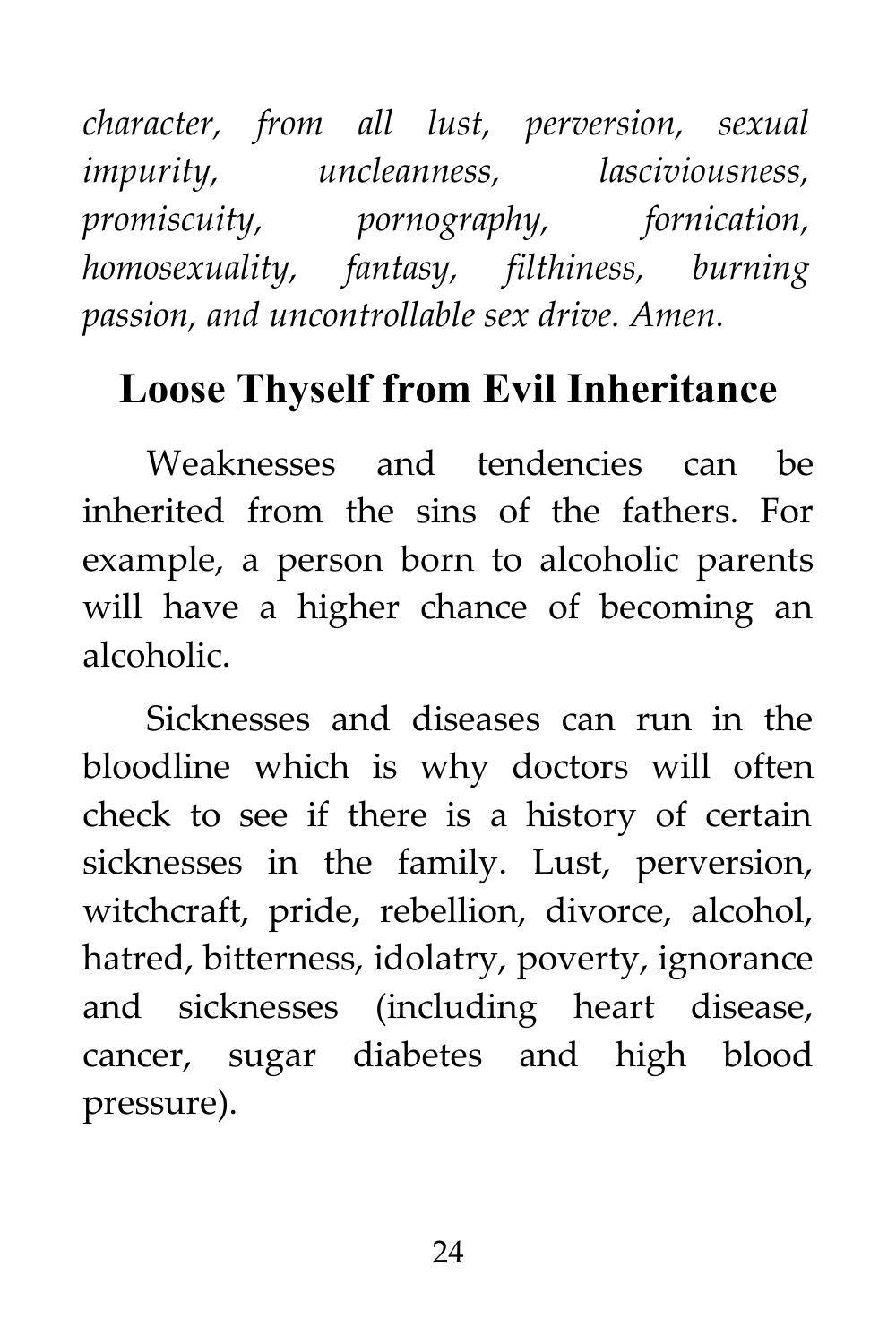*Familiar spirits* are demons familiar with a person and the family because often they have been in the family for generations.

*In the name of Jesus, I loose myself from all evil inheritance including inherited weaknesses, attitudes, thought patterns, sickness, disease, bitterness, prejudice, racism, witchcraft, lust, rebellion, poverty, ungodly lifestyles and strife. Amen.*

# **Loose Thyself from Fear**

Fear of rejection (works with rejection and self-rejection), fear of hurt, fear of authority (including pastors), fear of witchcraft, fear of career, fear of dying, fear of failure, fear of the future, fear of responsibility, fear of darkness, fear of being alone, fear of what people think of you, fear of what people say about you, fear of hell, fear of losing salvation (religious spirits), fear of demons and deliverance, fear of poverty, terror, fright, sudden fear, apprehension.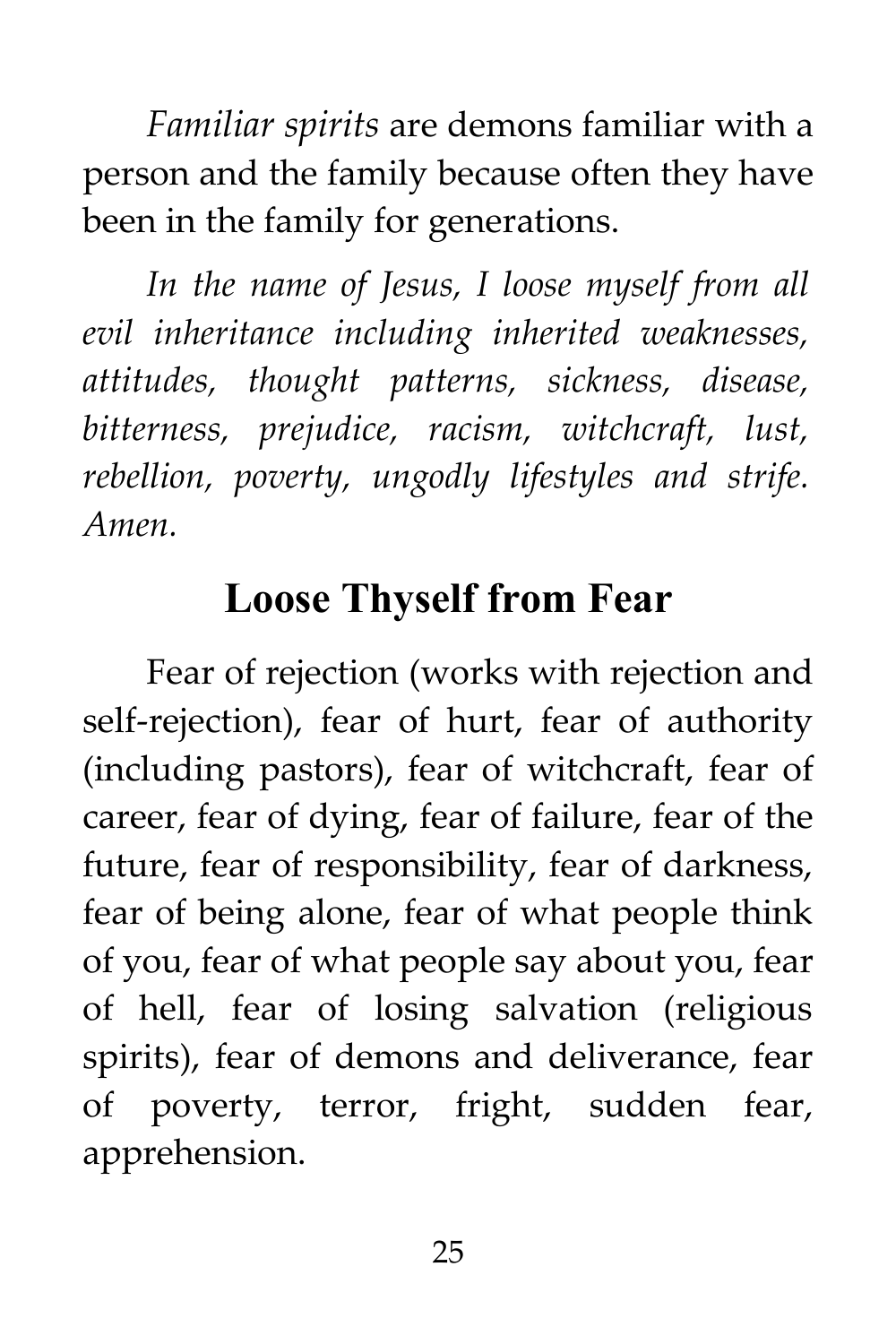*In the name of Jesus, I loose myself from all fears including childhood fears, fears from trauma, fears from the past, and all inherited fears. Amen.*

# **Loose Thyself from Rejection**

Rejection prevents one from giving or receiving love from God or from other people. There is also a spirit called *rejection from the womb* that enters the womb because the child was unwanted.

Self-rejection and fear of rejection are other related spirits. Rejection is also a doorkeeper. This spirit opens the door for other spirits to enter including fear, hurt, unforgiveness and bitterness. It links with rebellion causing schizophrenia.

Almost everyone has experienced rejection at one time or another in life. People can be rejected because of their gender, skin color, economic status, size, shape, etc. Rejection is a major stronghold in the lives of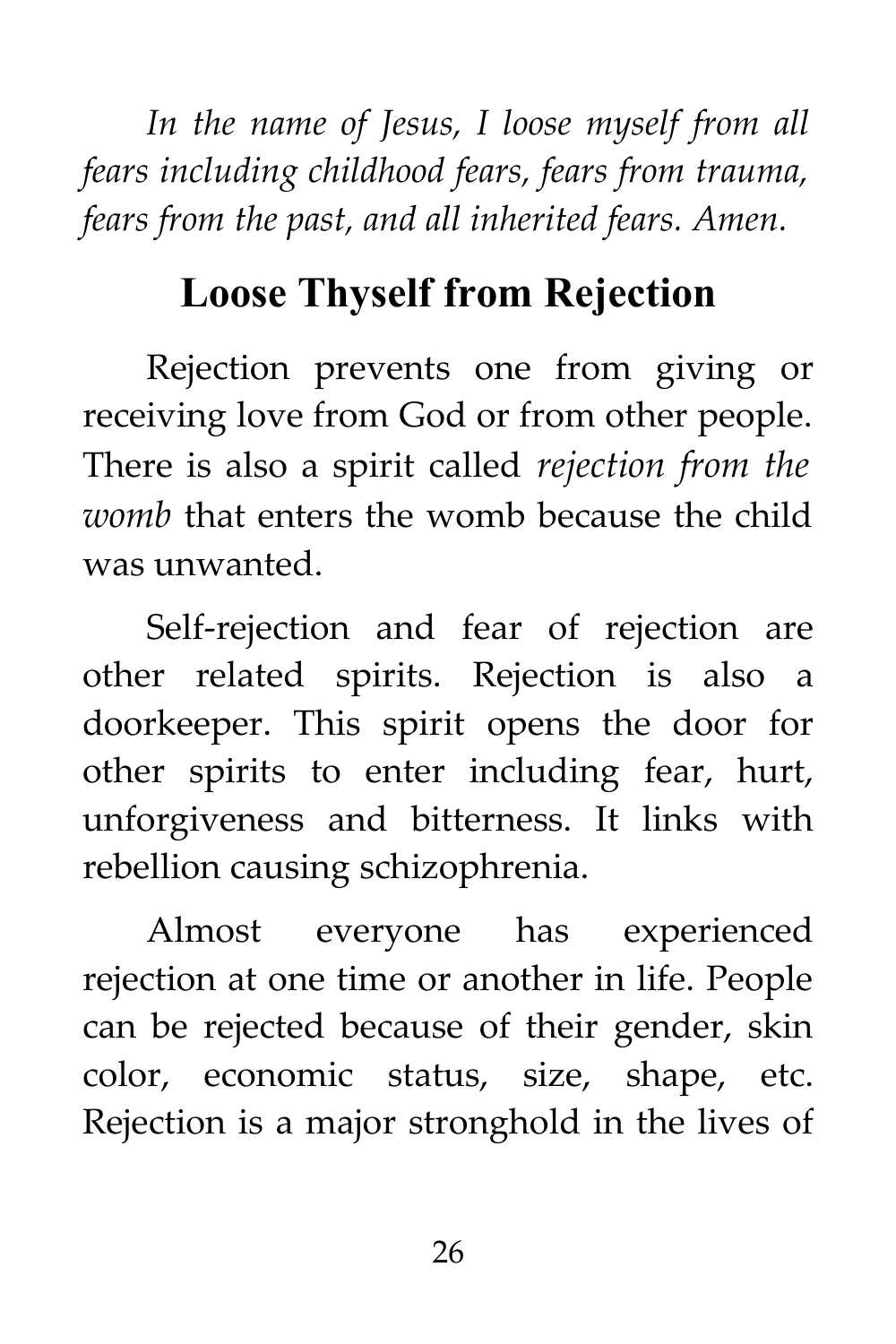many.

# **Loose Your Conscience**

To be *loosed* means to be forgiven and pardoned. You have been forgiven by the Father through the blood of Jesus. You are loosed from guilt, shame and condemnation. You must also be loosed from the law (legalism).

The law brings condemnation and judgment, but Jesus brings forgiveness and reconciliation. We loose our conscience by applying *the blood of Jesus,* by faith.

Satan uses guilt and condemnation to beat down believers. Believers who don't understand grace are struggling in their Christian lives, never measuring up to religious standards imposed upon them through legalism. To be free in your conscience is to have peace in your mind. The peace of God rules in your heart.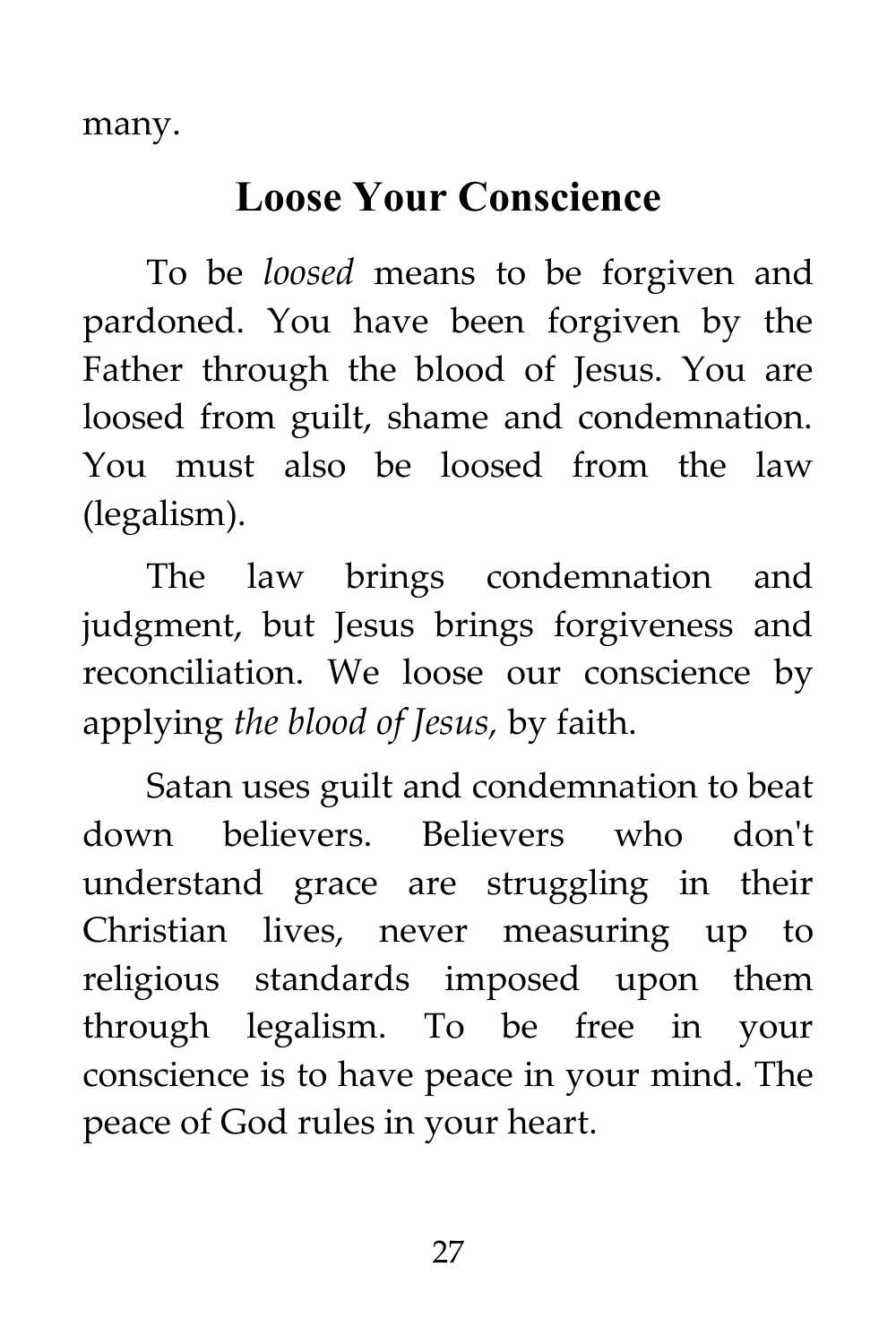*In the name of Jesus, I loose myself from all guilt, shame, condemnation, self-condemnation and legalism. Amen*

## **Declare Your Jubilee!**

*I loose my hands from iniquity.*

*I loose my feet from mischief.*

*I loose my neck and shoulders from all yokes and heavy burdens.*

*I loose my eyes from seeing evil.*

*I loose my tongue from speaking perverseness.*

*I loose my ears from hearing evil.*

*I loose my mind from thinking evil.*

*I loose my will from stubbornness and rebellion.*

*I loose my emotions from hurts and wounds.*

*I loose my sexual character from lust and perversion.*

*I loose my physical body from sickness and disease.*

*I loose my memory from traumatic experiences of the past.*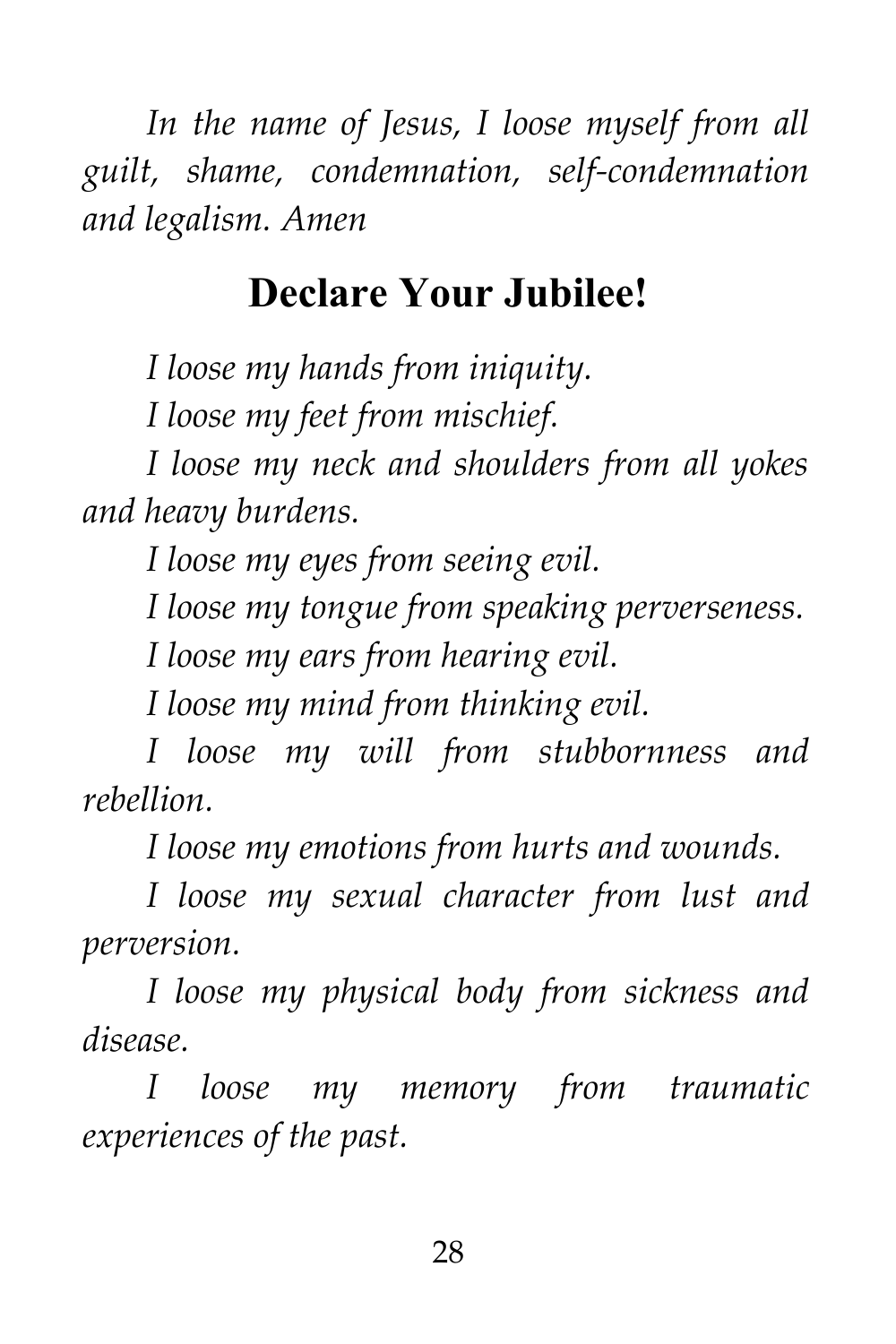*I loose my appetite from addiction.*

*I loose my heart from all hardness, unbelief, doubt and fear.*

*I loose my wrist and ankles from all chains and shackles.*

*I loose my finances from all poverty and lack.*

*I loose my conscience from all guilt and condemnation, legalism and religious bondage.*

Hallelujah!!!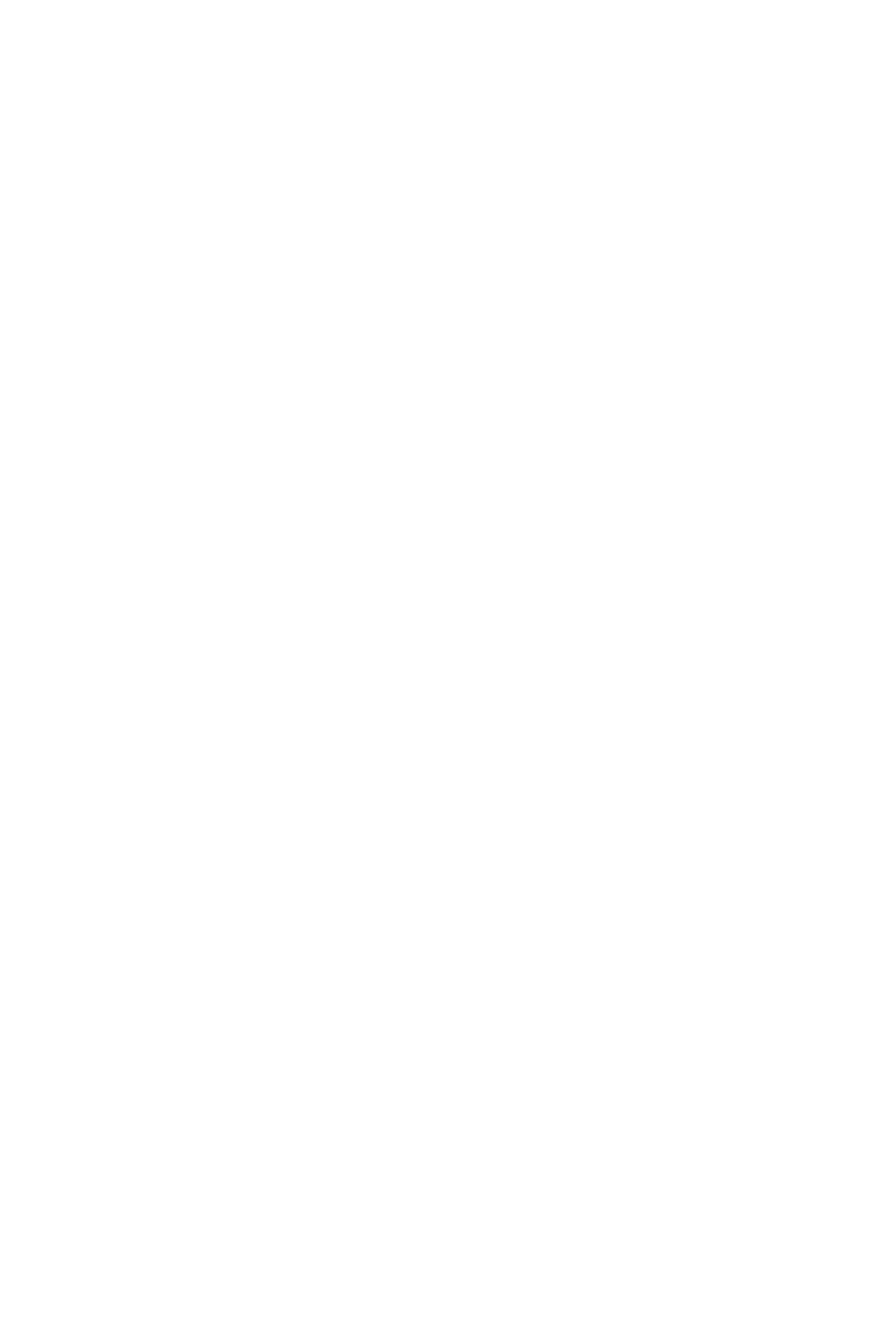# **Appendix**

# **Tactics to Rout Demons**

(From *Annihilating the Hosts of Hell,* by Win Worley)

A Way for the Deliverance Worker to Get Started:

- 1. Brief conversations about the reason the person is there for ministry.
- 2. General prayer and worship—focus on God and His goodness, power, etc.
- 3. Bind powers over the area, break assignments from powers in the air to demons in the person. Ask for angelic protection (Hebrews 1:14).
- 4. Ask and receive *by faith* the gifts of the Spirit needed to minister.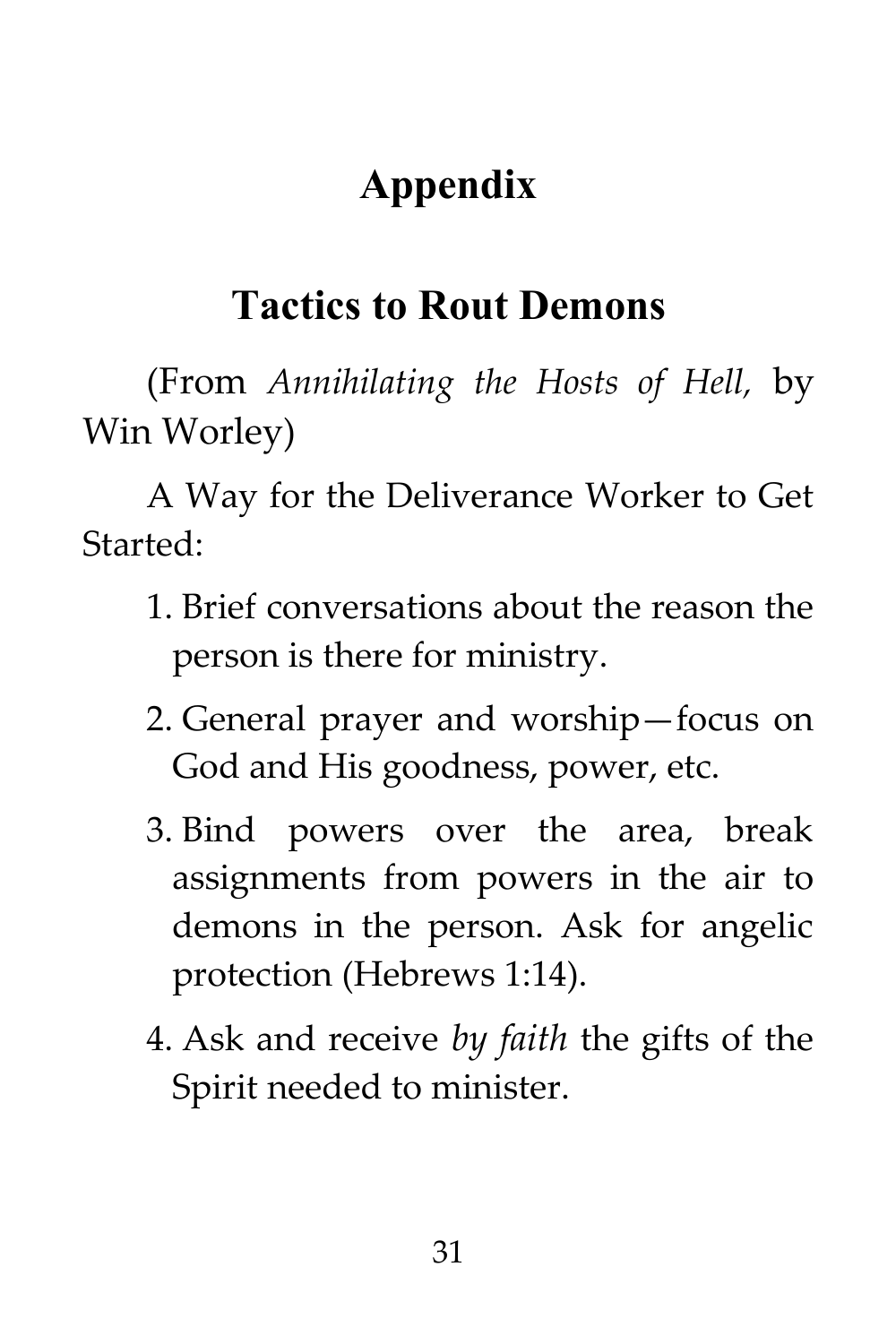# **Leadership During Deliverance Time**

- 1. Too many people commanding spirits (different ones) at the same time causes confusion for everyone, especially to the person being ministered to.
- 2. Leadership will often shift as the Holy Spirit directs.
- 3. Husbands are often the most effective in commanding spirits to leave their wives, with the support of others.

# **Tactics of Speaking to Demons**

- 1. Address the spirit by name and if that is not known, address by function.
	- a. Either the Holy Spirit will give it, or
	- b. The demon will reveal himself.
	- c. Do not rely on either method *exclusively*—be open to the Holy Spirit in this area.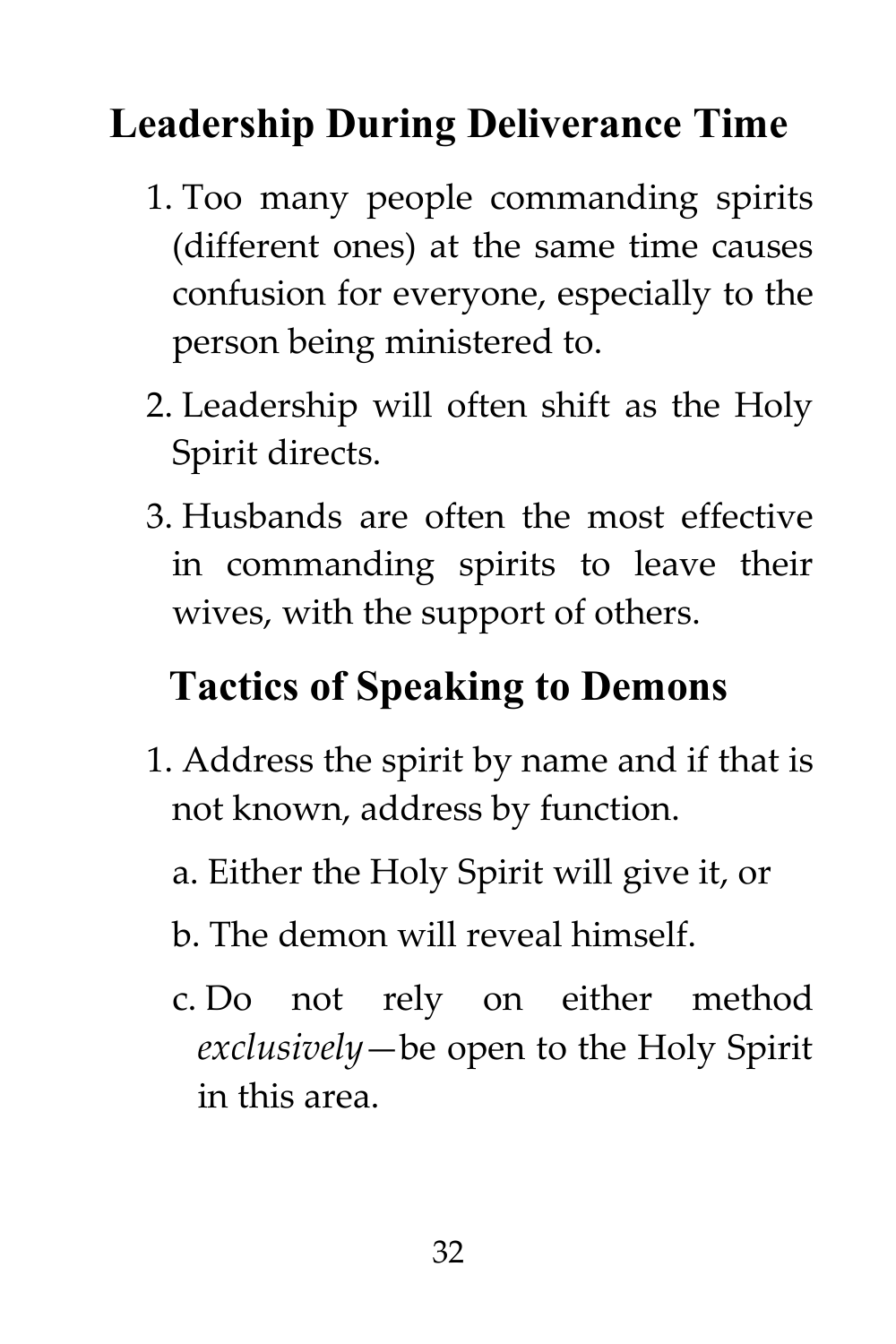- 2. Repeatedly remind these spirits that your authority is given to you by Jesus Christ, Who is far above all rule and authority (Ephesians 1:21).
- 3. Remind them of their fate in Revelation 20:10 and other places in Scripture (Job 30:3-8). Use the statement ("The Lord Jesus Christ rebukes you.") repeatedly, as a battering ram.
- 4. It is helpful to harass the demons to confess that Jesus Christ is their Lord.
- 5. Ruler demons often can be badgered for more information.
- 6. At times you will command the ruler demon to go and then clean out the lesser demons under him, and if that does not work, reverse the tactics.
- 7. Bind and separate interfering spirits as God leads.
- 8. There is no need to shout at demons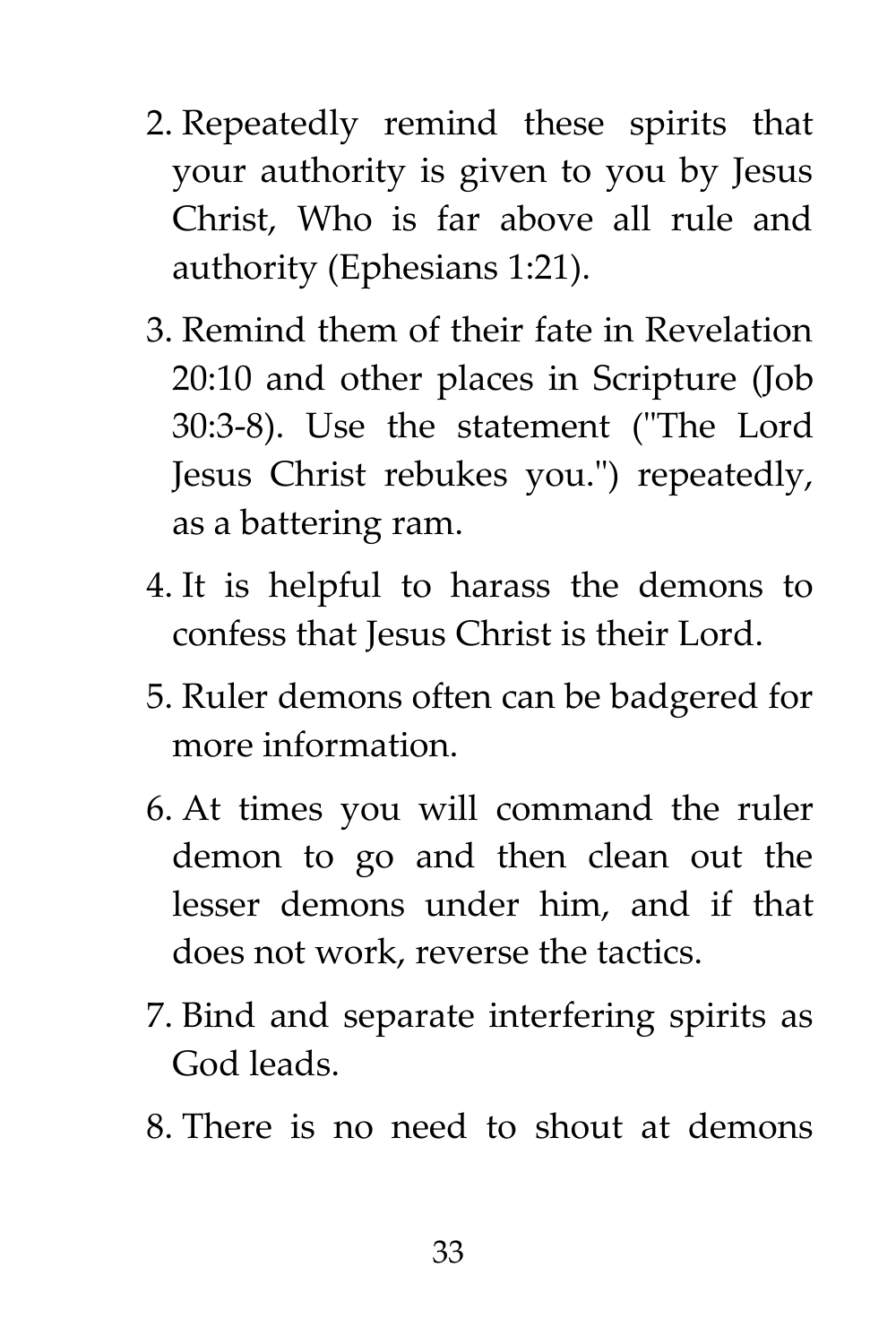since the battle is not in the flesh, but in the Spirit.

# **What to Expect in Receiving Deliverance**

While many deliverances involve obvious physical manifestations, not all react in this manner. Some spirits leave quietly and nonviolently.

You may not have a strong physical reaction when receiving deliverance, therefore, don't be disappointed if you don't receive in this manner. What you should expect is a release. You know there is a release when

- 1. Oppressive force disappears;
- 2. Heaviness lifts;
- 3. Uneasiness goes away;
- 4. Burden or load lightens;
- 5. There is an inner sense of liberty,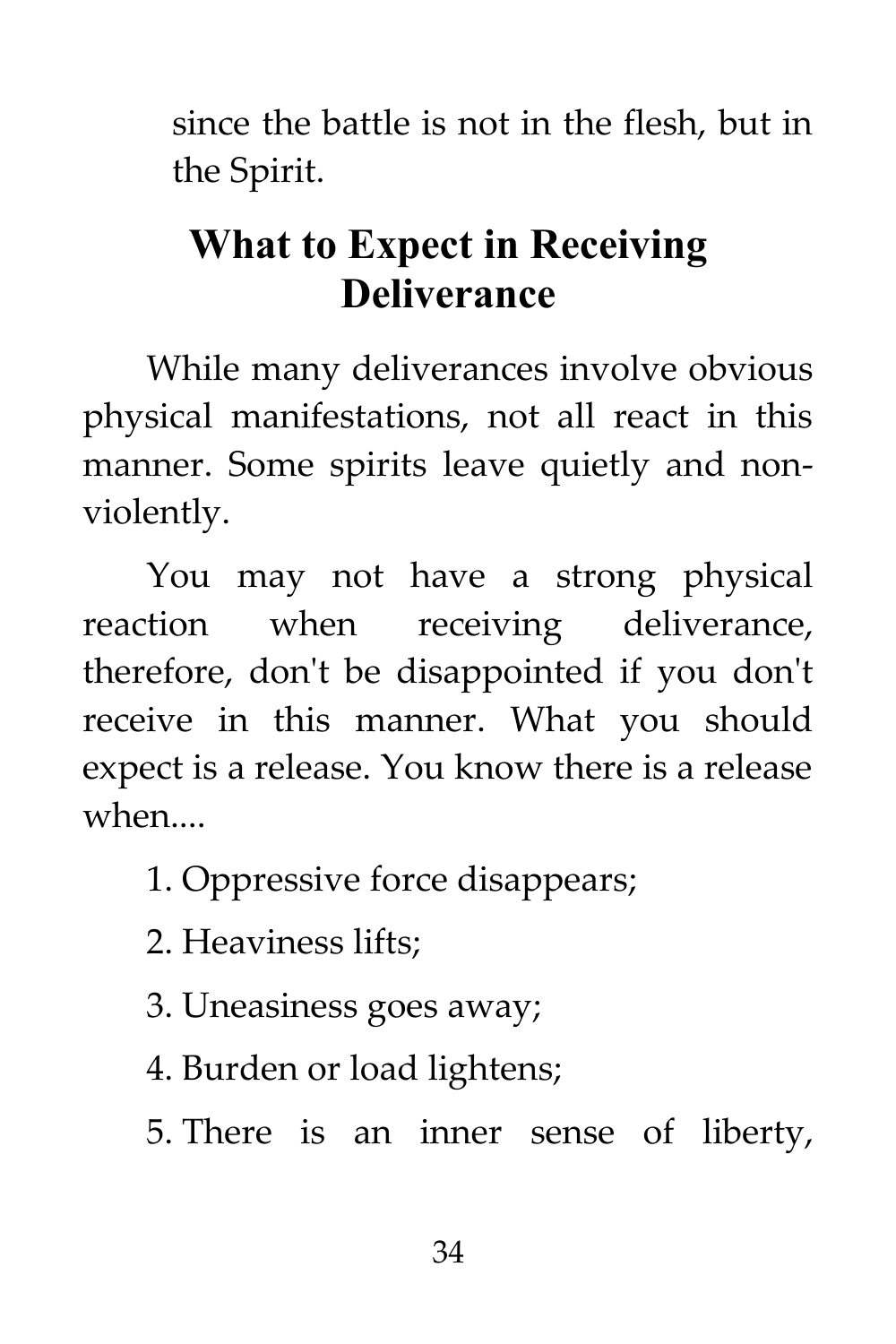freedom, and divine satisfaction or contentment;

6. The joy of the Lord comes, and you are able to rejoice!

The result of deliverance is *righteousness, peace,* and *joy in the Holy Ghost* (Romans 14:17). When devils are cast out, *the Kingdom of God has come* (Matthew 12:28).

# **Demon Manifestations**

When evil spirits depart, you can normally expect some sort of manifestation through the mouth or nose. Listed below are some of the common manifestations:

- 1. Coughing
- 2. Drooling
- 3. Vomiting
- 4. Spitting
- 5. Foaming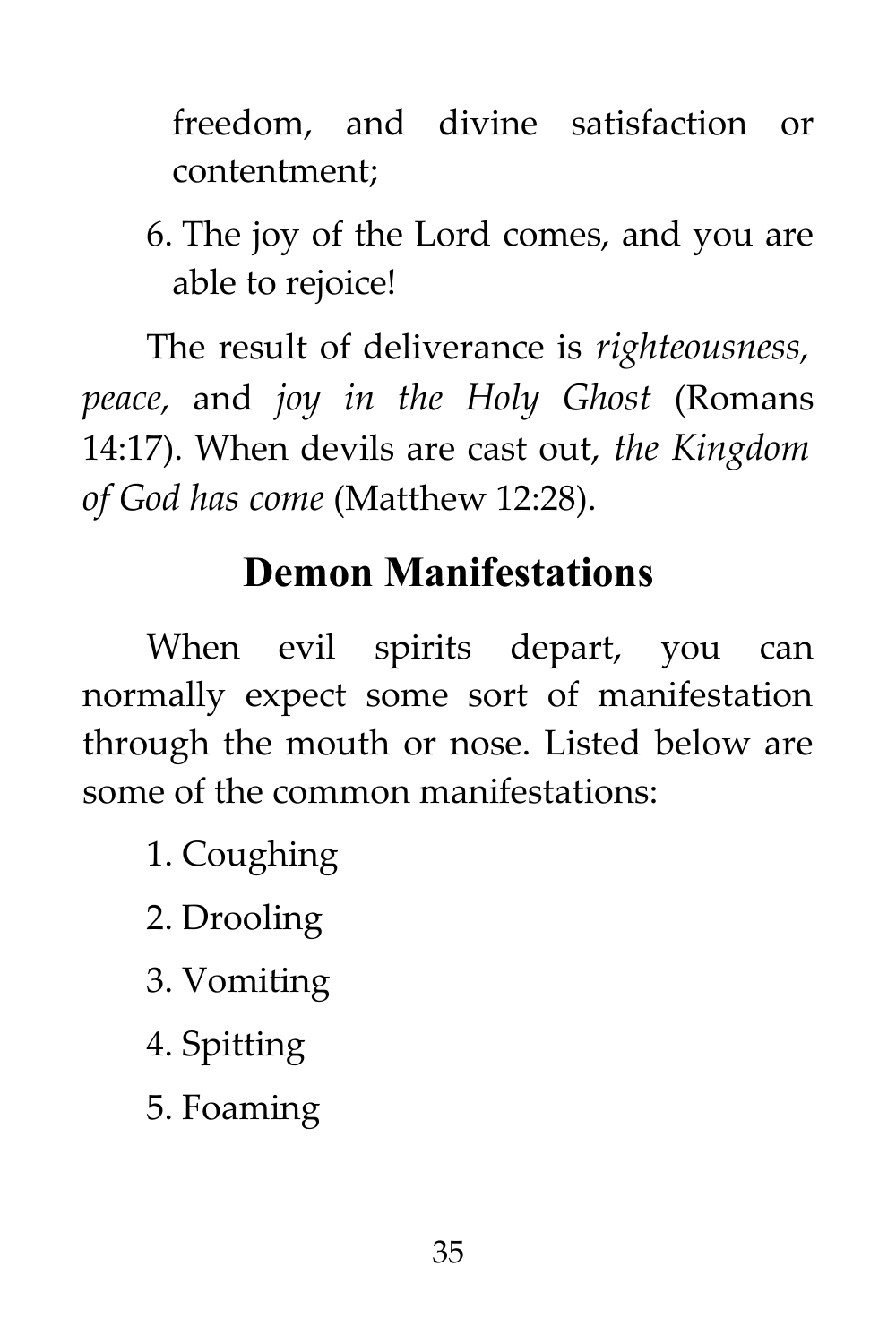6. Crying

7. Screaming

8. Sighing

9. Roaring

10. Belching

11. Yawning

12. Exhaling

Again, when demons are cast out, they normally leave through the mouth or the nose. Spirits are associated with breathing. Both the Hebrews and the Greeks had only one word for *spirit* and *breath.* In the Greek, that word is *pneuma.* The Holy Spirit is breathed *in* (John 20:22). Evil spirits are breathed *out.*

Sometimes people shake or tremble when they receive deliverance. Their body, in whole or part, may actually shake or tremble.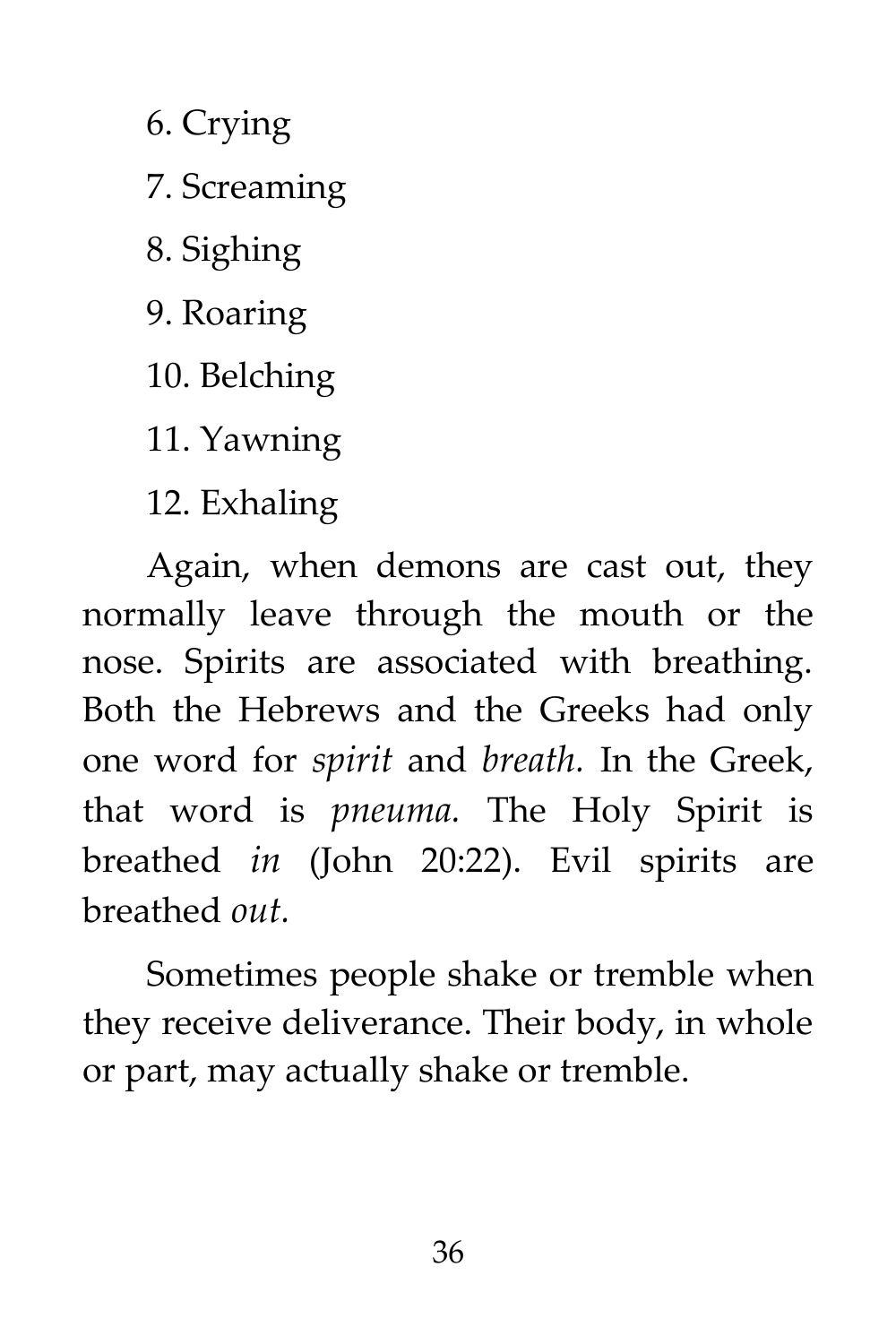# **Hindrances to Receiving Deliverance**

- 1. Curses
- 2. Sin
- 3. Pride
- 4. Passivity
- 5. Ungodly Soul Ties
- 6. Occultism
- 7. Fear
- 8. Embarrassment
- 9. Unbelief
- 10. Lack of Desire
- 11. Unforgiveness
- 12. Lack of Knowledge

All demons have legal, biblical grounds. They may not torment at will. If demons have legal grounds, then they have the right to remain. These legal grounds must be destroyed in order to receive and maintain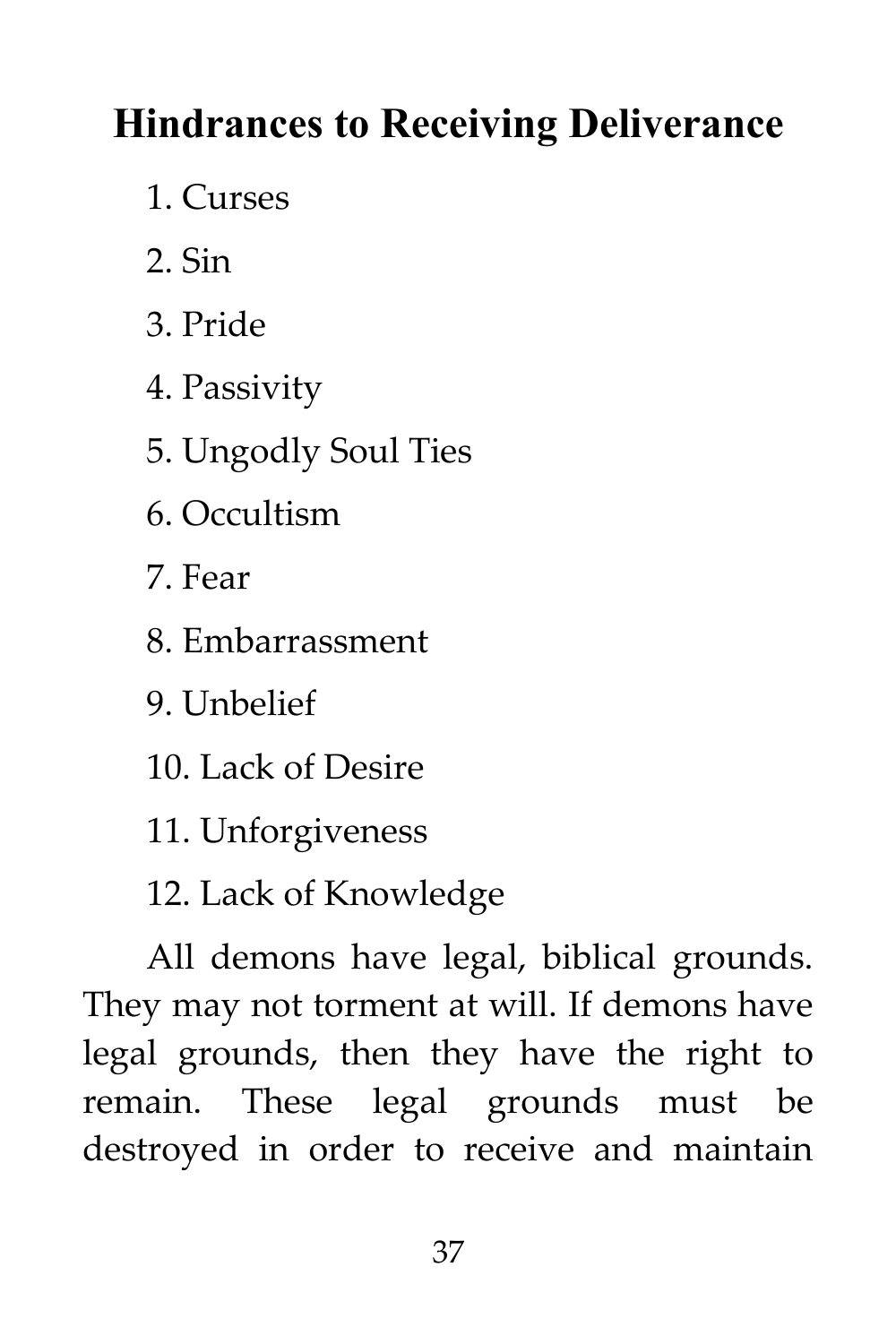deliverance.

# **How to Keep Your Deliverance**

- 1. Read God's Word daily.
- 2. Find a group of Bible believing people, preferably a church, and regularly meet with them for worship, study and ministry.
- 3. Pray with the understanding and in tongues.
- 4. Place the blood of Jesus on yourself and your family.
- 5. Determine as nearly as you can which spirits have been cast out of you. Make a list for these areas Satan will try to recapture.
- 6. The way demons gain re-entry is through a lax, undisciplined thought life. The mind is the battlefield. You must cast down imaginations, and bring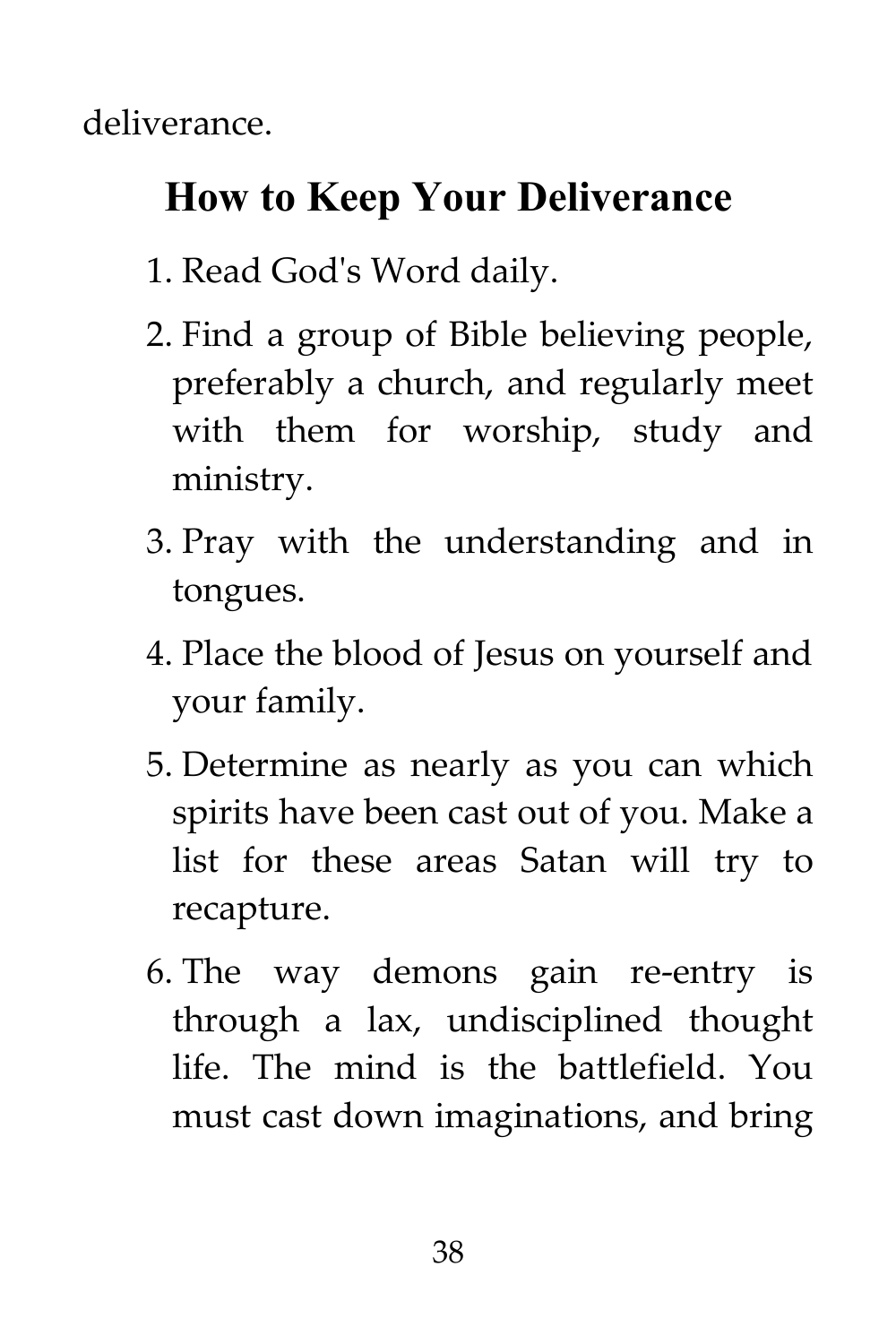every thought into the obedience of Christ (2 Corinthians 10:5).

- 7. Pray to the Father fervently, asking Him to make you alert, sober and vigilant against wrong thoughts (1 Peter 5:8,9).
- 8. The demons signal their approach to you by the fact that the old thought patterns you once had are now trying to return unto you. As soon as this happens, immediately rebuke them. State *verbally* that you refuse them as quickly as possible.
- 9. You have the authority to loose the *angels of the Lord* to battle the demons (Hebrews 1:14; Matthew 18:18). Bind the demons and loose upon them the spirits of destruction (1 Chronicles 21:12) and burning and judgment (Isaiah 4:4) from the Lord Jesus Christ. Also, loose warrior angels upon the demons.